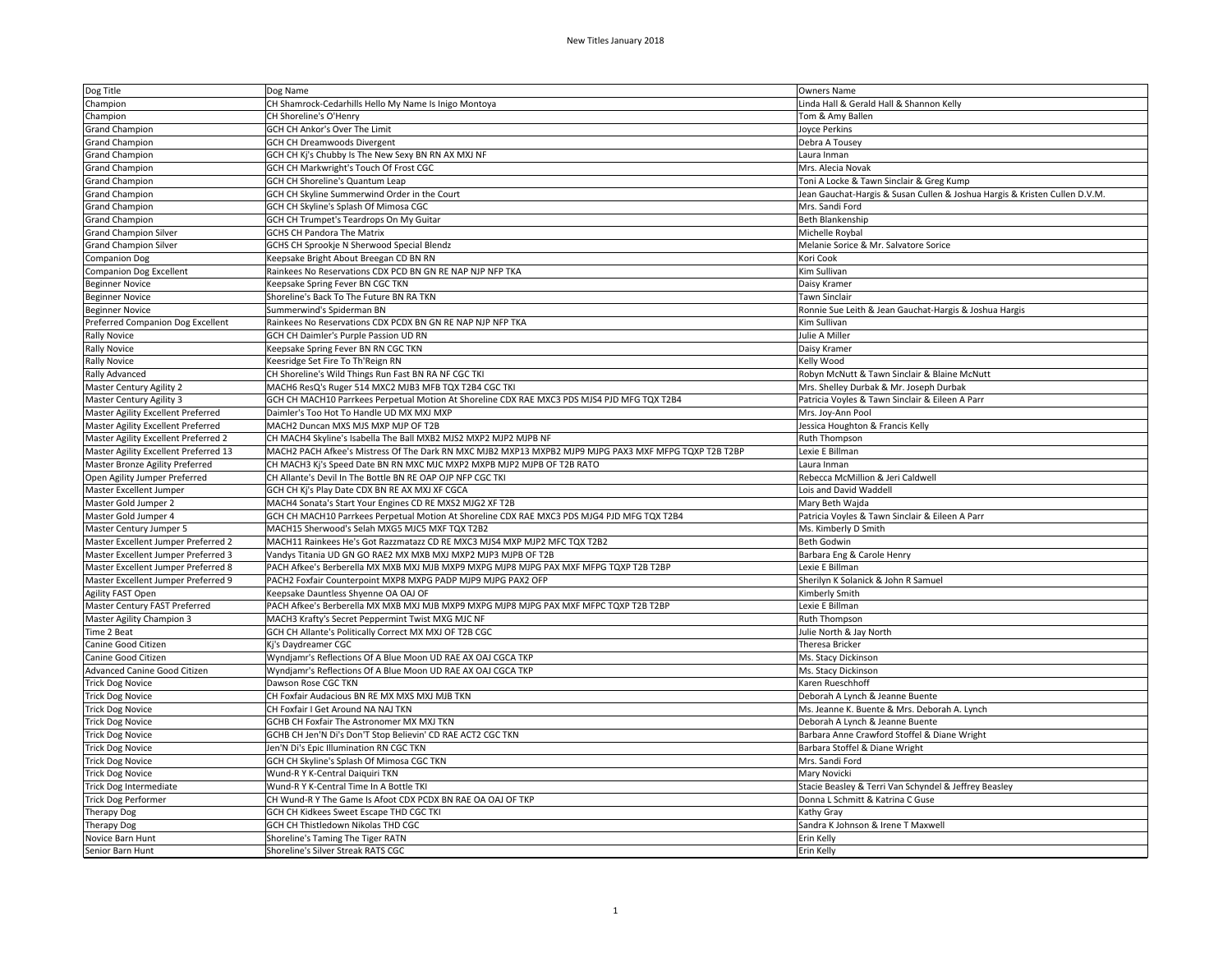| Dog Title                               | Dog Name                                                                                               | Owners Name                                                     |
|-----------------------------------------|--------------------------------------------------------------------------------------------------------|-----------------------------------------------------------------|
| Champion                                | CH Arklows Let's Take A Chance                                                                         | Kathy Easter & Patrick Easter                                   |
| Champion                                | CH Barkee's Nothing To Wine About - Sangria                                                            | Teresa Cook & Brian Cook & Shannon Kelly                        |
| Champion                                | CH Cedarhills-Shamrock Zapatilla                                                                       | Teresa Cook & Brian Cook & Shannon Kelly & Claudine Rose        |
| Champion                                | CH Cornerstone's Opulence                                                                              | Jean Leiker                                                     |
| Champion                                | CH Keepsake He Comes When Called CD RE                                                                 | Mrs. Wendy C Swimme & Mr. James F Swimme & Ms. MARGARET BISSELL |
| Champion                                | CH Kidkees Measure Of Success                                                                          | Richard & Mary Ward                                             |
| Champion                                | CH Krafty's Livin To Twist NA                                                                          | Ruth Thompson                                                   |
| Champion                                | CH Masada's Jeruslem Of Gold                                                                           | Roger Baskin                                                    |
| Champion                                | CH Pearl Of Geatland                                                                                   | Richard G Su & Judith Nye                                       |
| Champion                                | CH Showtyme's Jesuisprest                                                                              | Lori Hooper                                                     |
| Champion                                | CH Windrift's Empire Strikes Back                                                                      | Mrs. Christine Williamson & Connor Williamson & Cory Williamson |
| Champion                                | CH Windrifts Love Me Tender                                                                            | Toni Hicks                                                      |
| <b>Grand Champion</b>                   | GCH CH Wyndjamr's Magistrate Judge RN                                                                  | Peter Voelker & Carol Voelker                                   |
|                                         |                                                                                                        |                                                                 |
| <b>Grand Champion</b>                   | GCH CH Wyndspell Spring Fling CDX                                                                      | Marion Crain                                                    |
| <b>Grand Champion Bronze</b>            | GCHB CH Adonai's Drawn From The Water                                                                  | Melinda Hughes                                                  |
| <b>Grand Champion Bronze</b>            | <b>GCHB CH Athena Hypnotic</b>                                                                         | Jennifer Sturgeon & Gabrielle Sturgeon                          |
| <b>Grand Champion Bronze</b>            | <b>GCHB CH Barkee All That And More</b>                                                                | Elisa Browning & Delaena Bundsen & Jeff Browning                |
| <b>Grand Champion Silver</b>            | <b>GCHS CH Evolution Straight No Chaser</b>                                                            | Kellie Siekierski                                               |
| <b>Companion Dog</b>                    | CH Olefort Triple Crown CD BN RI CGC                                                                   | Ms. Melissa Brown Eelman                                        |
| <b>Companion Dog</b>                    | GCHB CH Summerwind's Sonic Boom CD BN RA                                                               | Sarah Berrend & Jean Gauchat-Hargis & Joshua Hargis             |
| <b>Beginner Novice</b>                  | Jenndi's Royal Dutchess BN RI                                                                          | Sandra R Owens & Leland H Owens                                 |
| Rally Intermediate                      | CH Jen'Ndi's Winter Games At Nightwatch BN RI CGCA                                                     | Martha V Huck                                                   |
| Rally Intermediate                      | Jenndi's Royal Dutchess BN RI                                                                          | Sandra R Owens & Leland H Owens                                 |
| Rally Intermediate                      | CH Olefort Triple Crown BN RI CGC                                                                      | Ms. Melissa Brown Eelman                                        |
| <b>Rally Excellent</b>                  | Shoreline's Back To The Future BN RE TD TKN                                                            | Tawn Sinclair                                                   |
| <b>Rally Advanced Excellent</b>         | Rainkees No Reservations CDX PCDX BN GN RAE NAP NJP NFP TKA                                            | Kim Sullivan                                                    |
| <b>Tracking Dog</b>                     | Shoreline's Back To The Future BN RA TD TKN                                                            | Tawn Sinclair                                                   |
| Novice Agility                          | CH Shoreline's O'Henry NA NAJ                                                                          | Tom & Amy Ballen                                                |
| Novice Agility                          | Skyline's Purrsonal Companion NA NAJ                                                                   | <b>Edith Thiel</b>                                              |
| Novice Agility                          | GCH CH Winsome's Taking Flight NA NAJ NJP                                                              | Ms. Kristine M Arnds                                            |
| Open Agility                            | Keepsake She's Got Rhythm CD BN OA OAJ                                                                 | Jean Munger                                                     |
| Open Agility                            | GCH CH Skyline's Path To The Highest Peak OA OAJ                                                       | Stacey Cromer Berman & Gregg Berman                             |
| <b>Master Agility Excellent</b>         | Windrift's Sky Full Of Stars MX AXJ OF CGC                                                             | Karen O'Neil & Claire O'Neil                                    |
| Master Gold Agility 2                   | MACH4 Sonata's Start Your Engines CD RE MXG2 MJG2 XF T2B                                               | Mary Beth Wajda                                                 |
| <b>Master Bronze Agility 3</b>          | GCH CH MACH3 Shoreline's Tuff Enuf VCD2 BN RAE TDX MXB3 MJC2 MFS TQX MFP T2B4 CGC TKI                  | Tawn Sinclair & Pia Paulsen                                     |
| Master Agility Excellent Preferred      | MACH5 Winsome's Raising The Bar MXG2 MJG2 MXP MJP OF T2B14                                             | Kristine M Arnds                                                |
| Master Agility Excellent Preferred 3    | CH MACH3 PACH Kj's Speed Date BN RN MXC MJC MXP3 MXPB MJP3 MJPB PAX OF T2B RATO                        | Laura Inman                                                     |
| Master Agility Excellent Preferred 10   | PACH Afkee's Berberella MX MXB MXJ MJB MXP10 MXPC MJP8 MJPG PAX MXF MFPC TQXP T2B T2BP2                | Lexie E Billman                                                 |
| Master Century Agility Preferred        | PACH Afkee's Berberella MX MXB MXJ MJB MXP10 MXPC MJP8 MJPG PAX MXF MFPC TQXP T2B T2BP2                | Lexie E Billman                                                 |
| Novice Agility Jumper                   | CH Shoreline's O'Henry NA NAJ                                                                          | Tom & Amy Ballen                                                |
|                                         |                                                                                                        | <b>Edith Thiel</b>                                              |
| Novice Agility Jumper                   | Skyline's Purrsonal Companion NA NAJ                                                                   |                                                                 |
| Novice Agility Jumper                   | GCH CH Winsome's Taking Flight NA NAJ NJP                                                              | Ms. Kristine M Arnds                                            |
| Novice Agility Jumper Preferred         | CH Shoreline's Bear Enuf NAJ NJP                                                                       | <b>Edward Tyler</b>                                             |
| Open Agility Jumper                     | CH Kj's Dreamcatcher CD RE OA OAJ OF CGC                                                               | Barbara Eng & Kristen Dowd                                      |
| Master Excellent Jumper                 | Keepsake Lightning Strikes Twice CD MX MXJ                                                             | Lydia Taylor                                                    |
| Master Gold Jumper                      | MACH Imagine The Road To Success CD BN RN MXS MJG T2B SCN SIN SBN CGC TKN                              | Carolyn Schaldecker & Vernon Schaldecker                        |
| Master Silver Jumper 3                  | MACH6 ResQ's Ruger 514 MXC2 MJS3 MFB TQX T2B4 CGC TKI                                                  | Mrs. Shelley Durbak & Mr. Joseph Durbak                         |
| Master Excellent Jumper Preferred       | Daimler's Too Hot To Handle UD MX MXJ MXP MJP                                                          | Mrs. Joy-Ann Pool                                               |
| Master Excellent Jumper Preferred       | MACH5 Winsome's Raising The Bar MXG2 MJG2 MJP OF T2B14                                                 | Kristine M Arnds                                                |
| Master Excellent Jumper Preferred 3     | CH MACH3 PACH Kj's Speed Date BN RN MXC MJC MXP3 MXPB MJP3 MJPB PAX OF T2B RATO                        | Laura Inman                                                     |
| Premier Jumpers Dog Silver              | GCH CH AGCH MACH10 Parrkees Perpetual Motion At Shoreline CDX RAE MXC3 PDS MJG4 PJS MFG TQX T2B4       | Patricia Voyles & Tawn Sinclair & Eileen A Parr                 |
| Master Excellent Jumper Preferred 11    | PACH Kimar's Prime Time In Sprookje MXP4 MXPB MJP11 MJPC PAX NFP                                       | Sherilyn Solanick & John R Samuel                               |
| Agility FAST Open                       | Keepsake Catch A Breeze BN AX AXJ OF                                                                   | Patricia Ferguson & Frances D'Amico                             |
| Agility Master FAST Excellent Preferred | MACH11 Rainkees He's Got Razzmatazz CD RE MXC3 MJS4 MXP MJP2 MFC TQX MFP T2B2                          | Beth Godwin                                                     |
| Triple Q Excellent                      | MACH2 Keepsake He'Ll Blow You Away MXC MJC MFB TQX T2B CAA                                             | <b>Beth Godwin</b>                                              |
| <b>Agility Grand Champion</b>           | GCH CH AGCH MACH10 Parrkees Perpetual Motion At Shoreline CDX RAE MXC3 PDS MJG4 PJS MFG TQX T2B4       | Patricia Voyles & Tawn Sinclair & Eileen A Parr                 |
| Master Agility Champion 2               | CH MACH2 Kj's Live-A-Little CDX MXS MJS                                                                | <b>Shirley Kilpatrick</b>                                       |
| Preferred Agility Champion              | CH MACH3 PACH Kj's Speed Date BN RN MXC MJC MXPB MJPB PAX OF T2B RATO                                  | Laura Inman                                                     |
| Preferred Agility Champion 2            | MACH2 PACH2 Afkee's Mistress Of The Dark RN MXC MJB2 MXP13 MXPB2 MJP9 MJPG PAX3 MXF MFPG TQXP T2B T2BP | Lexie E Billman                                                 |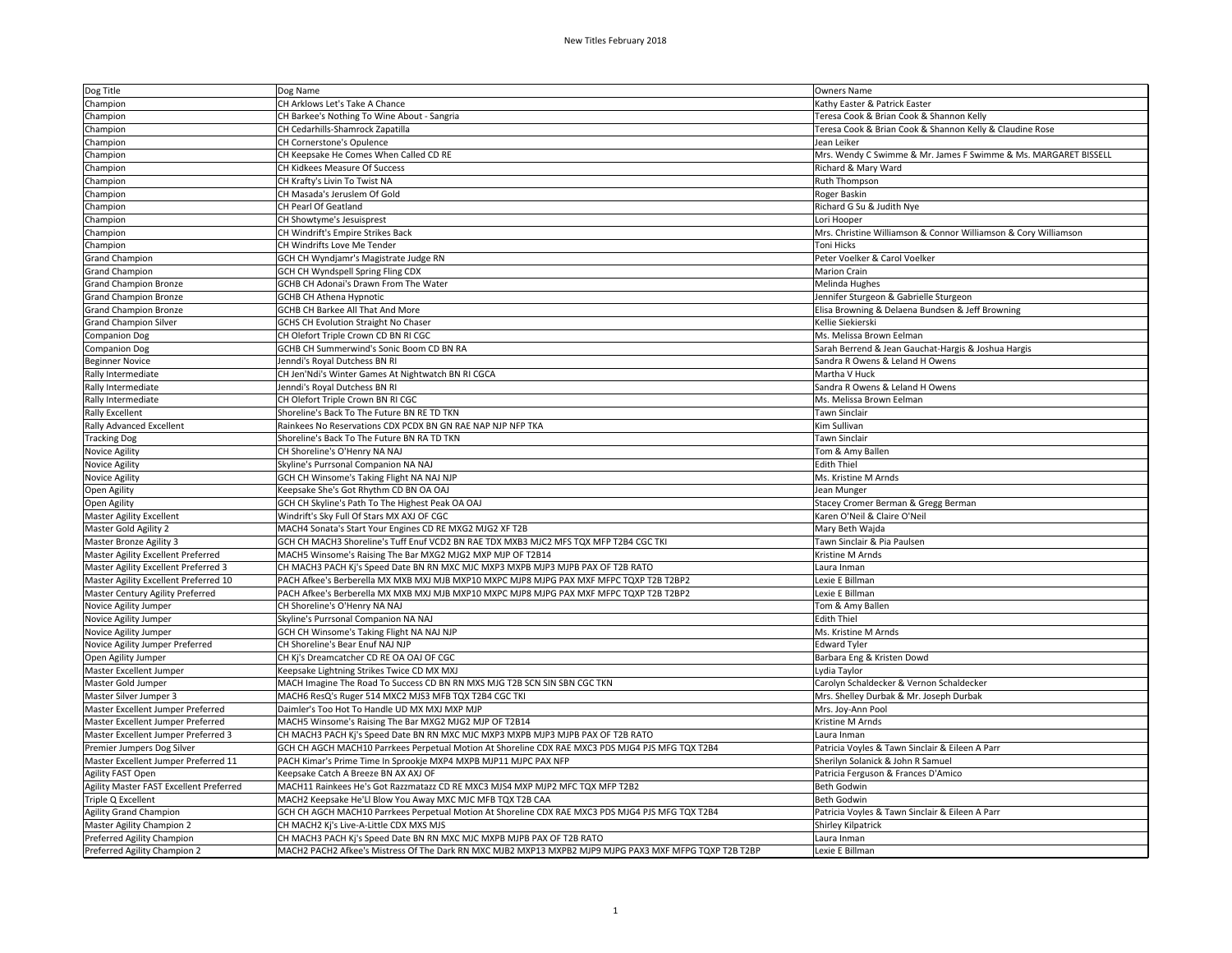| Preferred Agility Excellent       | CH MACH3 PACH Kj's Speed Date BN RN MXC MJC MXPB MJPB PAX OF T2B RATO                  | Laura Inman                         |
|-----------------------------------|----------------------------------------------------------------------------------------|-------------------------------------|
| Time 2 Beat Preferred 2           | PACH Afkee's Berberella MX MXB MXJ MJB MXP9 MXPG MJP8 MJPG PAX MXF MFPC TQXP T2B T2BP2 | Lexie E Billman                     |
| Agility Course Test 1             | Designer's United Cargo ACT2                                                           | Joy-Ann Pool                        |
| <b>Agility Course Test 2</b>      | Designer's United Cargo ACT2                                                           | Joy-Ann Pool                        |
| <b>Scent Work Exterior Novice</b> | Baxter Von Bark CD RA OAP NJP NFP SEN CGCA TKA                                         | Patricia Stolte                     |
| Canine Good Citizen               | GCH CH Ki's Dream Date RN CGC                                                          | Kristen Dowd & Briana Killingsworth |
| Canine Good Citizen               | GCHB CH Kj's Mcdreamy CGC                                                              | Kristen Dowd                        |
| Canine Good Citizen               | CH MACH Windrifs Right On The Money MXS MJS XF T2B CGC                                 | Joanne Reed & Karen O'Neil          |
| Canine Good Citizen               | Windrift's Sky Full Of Stars AX AXJ OF CGC                                             | Karen O'Neil & Claire O'Neil        |
| <b>Trick Dog Novice</b>           | CH Daimler Wynwood Rhythm N Blues CDX BN GN RAE OA OAJ OAP OJP NF OFP RATN TKN         | Lois Albright                       |
| <b>Trick Dog Novice</b>           | Kidkees Happiest Place TKN                                                             | Kathy Gray                          |
| <b>Trick Dog Novice</b>           | CH Skyline's Outburst CDX RE MX AXJ CGC TKN                                            | Stacey Alexander & Thomas Alexander |
| <b>Trick Dog Novice</b>           | Wyndspell Summer Breeze CGCA TKN                                                       | Lois Albright                       |
| <b>Trick Dog Intermediate</b>     | CH Skyline's Outburst CDX RE MX AXJ CGC TKI                                            | Stacey Alexander & Thomas Alexander |
| <b>Trick Dog Intermediate</b>     | Suncoast's Kosmic Kira Narisse THDN CGC TKI                                            | Mary Lynch                          |
| Trick Dog Intermediate            | Traleigh Toulumne Meadows TKI                                                          | Lila Dann                           |
| <b>Trick Dog Advanced</b>         | CH Skyline's Outburst CDX RE MX AXJ CGC TKA                                            | Stacey Alexander & Thomas Alexander |
| <b>Trick Dog Advanced</b>         | Suncoast's Kosmic Kira Narisse THDN CGC TKA                                            | Mary Lynch                          |
| <b>Trick Dog Advanced</b>         | Traleigh Toulumne Meadows TKA                                                          | Lila Dann                           |
| <b>Trick Dog Performer</b>        | Suncoast's Kosmic Kira Narisse THDN CGC TKP                                            | Mary Lynch                          |
| Therapy Dog Advanced              | CH Kidkees Make No Mistake RN OA OAJ THDA CGC TKI                                      | Kathy Gray & Nicole Gray            |
| Therapy Dog Excellent             | CH Covenants Wolf Kees Firestorm PCD BN RE NAJ NF THDX CGCA TKP                        | Jennifer Rother & Anita Houchins    |
| <b>ONYX</b>                       | CH Vandys Uther Pendragon NA AXP AJP CA ONYX CGC                                       | Dale McElrath & Carole Henry        |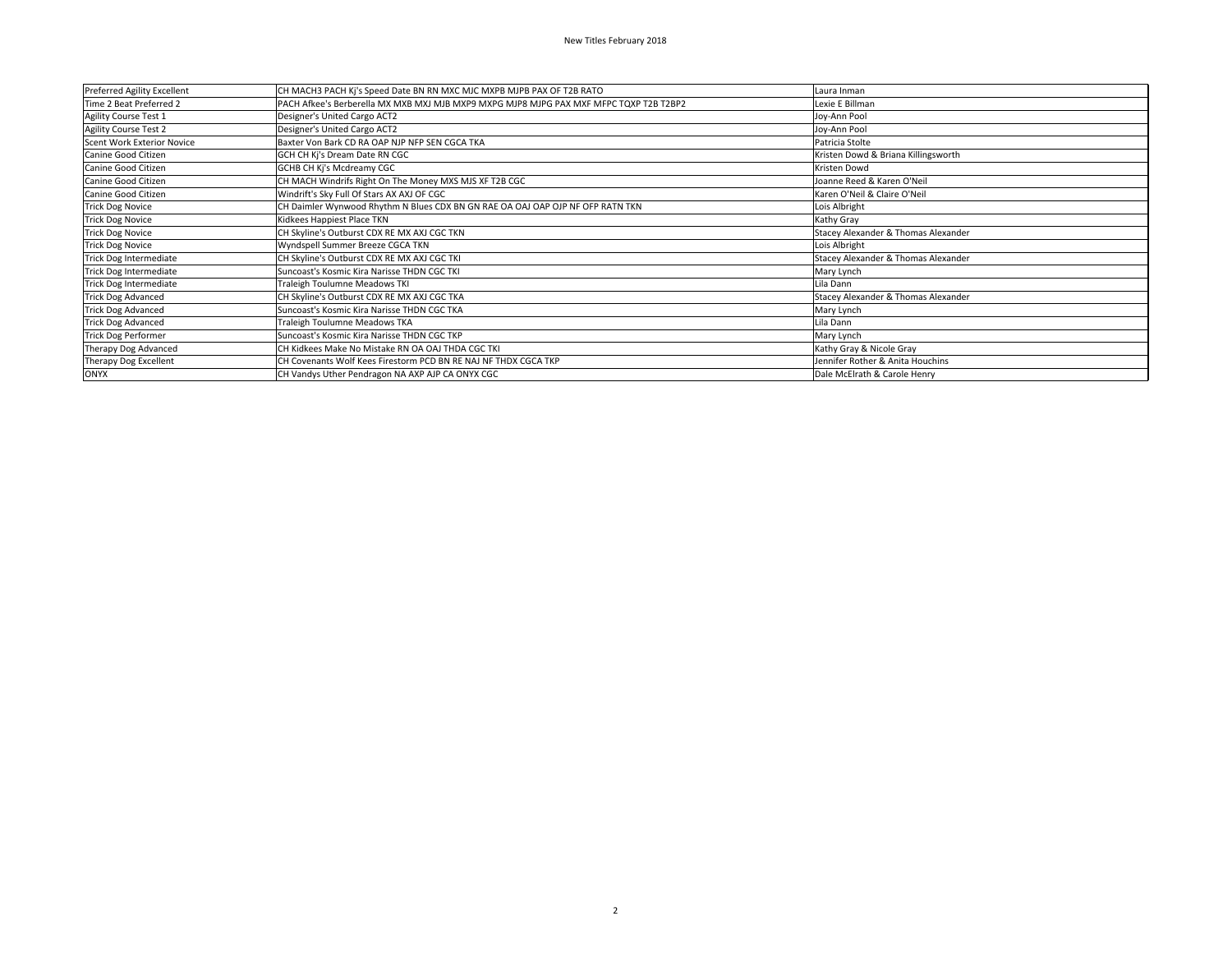| Dog Title                                                   | Dog Name                                                                                                          | <b>Owners Name</b>                                                         |  |
|-------------------------------------------------------------|-------------------------------------------------------------------------------------------------------------------|----------------------------------------------------------------------------|--|
| Champion                                                    | CH Ashbrook's Liar Liar Pants On Fire                                                                             | Mark Craig                                                                 |  |
| Champion                                                    | CH B Mi Perfect Pitch                                                                                             | Irene Munson & Betty Munson                                                |  |
| Champion                                                    | CH Evolution's Uncensored Whirlwind                                                                               | Ms. Julie Jacob & Kellie Siekierski                                        |  |
| Champion                                                    | CH Kj's Steppin' Out                                                                                              | Kathy Gaynor & Kristen Dowd                                                |  |
| Champion                                                    | CH Shamrock-Cedarhills It's Got To Be Guinness                                                                    | Shannon Kelly & Wanda Milwee & Brian Cook & Teresa Cook                    |  |
| Champion                                                    | CH Trumpet's Nobody Does It Better                                                                                | Rosemary Hornak & Beth Blankenship & Raymond J. Hornak                     |  |
| Champion                                                    | CH Trumpet's Shower The People                                                                                    | Linda Fletcher & Dan Fletcher                                              |  |
| Champion                                                    | CH Trumpet's Smooth Criminal                                                                                      | Beth Blankenship                                                           |  |
| Champion                                                    | <b>CH Twitch</b>                                                                                                  | JACQUELINE J CICALE                                                        |  |
| Champion                                                    | CH Windrift's Let's Get Purrsonal                                                                                 | Julie Jakubigz & Edward Lasek                                              |  |
| <b>Grand Champion</b>                                       | GCH CH Skyline Summerwind One Giant Leap                                                                          | Jean Gauchat Hargis & Joshua Hargis & Donna Smith                          |  |
| <b>Grand Champion</b>                                       | GCH CH Windrift's Eye Eye Eliott                                                                                  | Michele Moriarty & Diane Belrmann                                          |  |
| <b>Grand Champion Bronze</b>                                | GCHB CH Skyline Summerwind Order in the Court                                                                     | Jean Gauchat-Hargis & Susan Cullen & Joshua Hargis & Kristen Cullen D.V.M. |  |
| <b>Companion Dog</b>                                        | Keepsake What Were You Smoking CD BN RN NA NAJ                                                                    | Margaret Bissell                                                           |  |
| Companion Dog                                               | Maiha Dancing Wave CD BN RE ACT2 THDN CGCA TKA                                                                    | Marguerite Cutroni                                                         |  |
| <b>Rally Novice</b>                                         | Ruttkay Herbie The Love Bug CDX RN                                                                                | Joan D Hoffman & L Mae Evans & John F Hoffman                              |  |
| Rally Intermediate                                          | CH Foxfair Mozart's Star RI CGC                                                                                   | Ann Miller                                                                 |  |
| Rally Intermediate                                          | Woodhill Cara Financial Advisor RI                                                                                | Marilyn Warren                                                             |  |
| Rally Advanced                                              | GCH CH Daimler's Purple Passion UD RA                                                                             | Julie A Miller                                                             |  |
| <b>Rally Master</b>                                         | CH Kj's Dreamcatcher CD RM OA OAJ OF CGC                                                                          | Barbara Eng & Kristen Dowd                                                 |  |
| <b>Rally Master</b>                                         | Vandys Titania UD GN GO RM RAE2 MX MXB MXJ MXP2 MJP3 MJPB OF T2B                                                  | Barbara Eng & Carole Henry                                                 |  |
| Novice Agility                                              | Keepsake What Were You Smoking BN RN NA NAJ                                                                       | Margaret Bissell                                                           |  |
| Novice Agility                                              | Kj's Pop The Question NA NAJ CGC                                                                                  | Emily Taggart & Kristen Dowd                                               |  |
| Novice Agility                                              | CH Shoreline's Wild Things Run Fast BN RA NA NAJ NF CGC TKI                                                       | Robyn McNutt & Tawn Sinclair & Blaine McNutt                               |  |
| Novice Agility Preferred                                    | CH Shoreline's Bear Enuf NAJ NAP NJP                                                                              | <b>Edward Tyler</b>                                                        |  |
| Open Agility                                                | CH Keepsake Hot Rod Lincoln OA OAJ                                                                                | Margaret Bissell                                                           |  |
| Open Agility                                                | Ruttkay Sparking Jewel OA NAJ NF CGC                                                                              |                                                                            |  |
| <b>Agility Excellent</b>                                    | Keepsake Dauntless Shyenne AX OAJ OF                                                                              | Charles Mitchell & Bridget Sharry<br>Kimberly Smith                        |  |
| <b>Agility Excellent</b>                                    | CH Keepsake Hot Rod Lincoln AX OAJ                                                                                | Margaret Bissell                                                           |  |
| Master Agility Excellent                                    | GCH CH Kj's Play Date CDX BN RE MX MXJ XF CGCA                                                                    | Lois and David Waddell                                                     |  |
| <b>Master Gold Agility</b>                                  | CH MACH2 Kj's Live-A-Little CDX MXG MJS                                                                           | <b>Shirley Kilpatrick</b>                                                  |  |
| Master Silver Agility 2                                     | CH MACH5 Wund-R Y Theres No Crying In Baseball MXS2 MJG2 XF                                                       | Emily Taggart & Harold Taggart                                             |  |
| <b>Premier Agility Dog</b>                                  | GCH CH MACH3 Shoreline's Tuff Enuf VCD2 BN RAE TDX MXB3 PAD MJC2 MFS TQX MFP T2B4 CGC TKI                         | Tawn Sinclair & Pia Paulsen                                                |  |
| Master Agility Excellent Preferred                          | MACH2 Keepsake Hot As A Pistol MXB2 MJS2 MXP XF T2B CAX2                                                          | Mary Kay Keenan                                                            |  |
| Novice Agility Jumper                                       | Keepsake What Were You Smoking BN RN NA NAJ                                                                       | Margaret Bissell                                                           |  |
| Novice Agility Jumper                                       | CH Shoreline's Wild Things Run Fast BN RA NAJ NF CGC TKI                                                          | Robyn McNutt & Tawn Sinclair & Blaine McNutt                               |  |
|                                                             |                                                                                                                   |                                                                            |  |
| Excellent Agility Jumper                                    | Keepsake Dauntless Shyenne AX AXJ XF<br>Whiskees Caol Ila Floranfauna OA OAJ AXP AJP OF XFP                       | Kimberly Smith                                                             |  |
| <b>Excellent Agility Jumper Preferred</b>                   |                                                                                                                   | Kathy Winzer & Stephen Winzer                                              |  |
| Master Excellent Jumper                                     | Hallelujah Amen Katie CD RE AX MXJ OF CGC                                                                         | Sue Ellen Cassiday & John Cassiday                                         |  |
| Master Silver Jumper<br>Master Excellent Jumper Preferred 2 | GCH CH Coaster Kees Pounce And Bounce CD BN RAE MX MXB MXJ MJS XF T2B CGC<br>MACH2 Duncan MXS MJS MXP MJP2 OF T2B | Carol Blair & Stu Blair                                                    |  |
|                                                             |                                                                                                                   | Jessica Houghton & Francis Kelly                                           |  |
| Master Excellent Jumper Preferred 3                         | CH MACH4 Skyline's Isabella The Ball MXB2 MJS2 MXP2 MJP3 MJPB NF                                                  | Ruth Thompson                                                              |  |
| Premier Jumpers Dog Preferred                               | PACH2 Foxfair Counterpoint MXP8 MXPG PADP MJP9 MJPG PJDP PAX2 OFP                                                 | Sherilyn K Solanick & John R Samuel                                        |  |
| <b>Agility FAST Novice Preferred</b>                        | CH Keesbrook Kealoha Miss B'Gottn NA OAJ OAP AJP NFP                                                              | Laura L Lenci & Brenda Brookes                                             |  |
| <b>Agility FAST Excellent</b>                               | Hallelujah Amen Katie CD RE AX MXJ XF CGC                                                                         | Sue Ellen Cassiday & John Cassiday                                         |  |
| Agility FAST Excellent                                      | Keepsake Dauntless Shyenne AX AXJ XF                                                                              | Kimberly Smith                                                             |  |
| Master Agility Champion 4                                   | GCH CH MACH4 Shoreline's Tuff Enuf VCD2 BN RAE TDX MXB3 PAD MJC2 MFS TQX MFP T2B4 CGC TKI                         | Tawn Sinclair & Pia Paulsen                                                |  |
| Master Agility Champion 5                                   | CH MACH5 Wund-R Y Theres No Crying In Baseball MXB2 MJG2 XF                                                       | Emily Taggart & Harold Taggart                                             |  |
| Time 2 Beat 2                                               | MACH Adonai's Star Attraction MXG MJS XF T2B2 CGC                                                                 | Craig Josling                                                              |  |
| Time 2 Beat Preferred                                       | MACH5 Winsome's Raising The Bar MXG2 MJG2 MXP MJP OF T2B14 T2BP                                                   | Kristine M Arnds                                                           |  |
| Scent Work Container Novice                                 | Rockabye's Hot Flame SCN                                                                                          | Diana Pesek                                                                |  |
| <b>Scent Work Container Novice</b>                          | Skyline's If You Please SCN                                                                                       | Carolyn Schaldecker & Vernon Schaldecker                                   |  |
| Scent Work Container Advanced                               | CH Imagine Against All Odds SWN SCA CGC                                                                           | Diana Pesek                                                                |  |
| Scent Work Container Advanced                               | MACH Imagine The Road To Success CD BN RN MXS MJG T2B SCA SIN SBN CGC TKN                                         | Carolyn Schaldecker & Vernon Schaldecker                                   |  |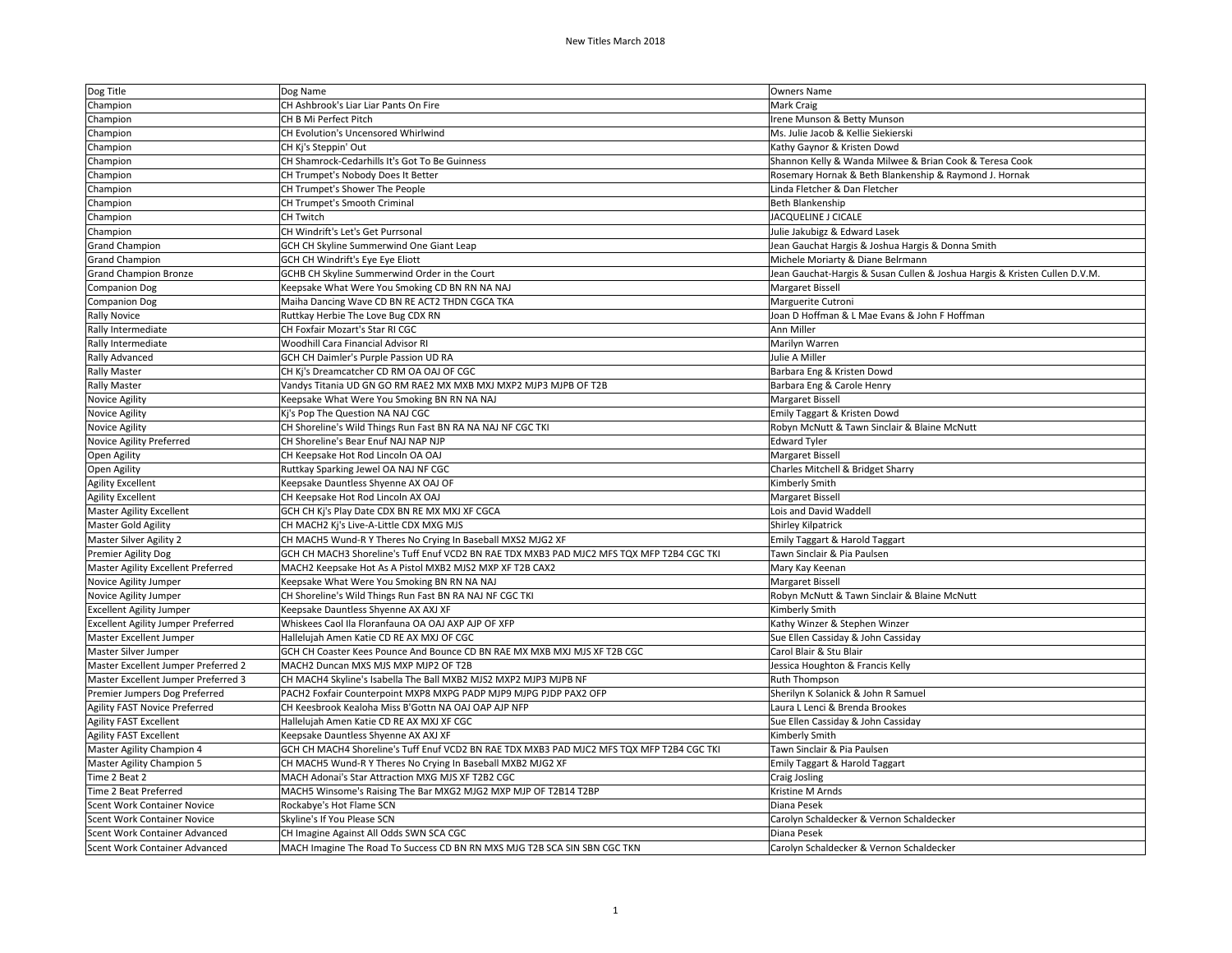| Canine Good Citizen        | GCH CH Keltic's Dream Come True CGC                                    | Ann M McHugh                                  |
|----------------------------|------------------------------------------------------------------------|-----------------------------------------------|
| Canine Good Citizen        | GCH CH Wyndjamr's Magistrate Judge RN CGC                              | Peter Voelker & Carol Voelker                 |
| <b>Trick Dog Novice</b>    | CH Allante Polar Star First On Front Street TKN                        | Theresa Swedo & Jeri Caldwell                 |
| <b>Trick Dog Novice</b>    | CH Foxfair Puttin' On The Ritz RA TKN                                  | Anita Williams & Jeanne Buente                |
| <b>Trick Dog Novice</b>    | Havel ACT2 TKN                                                         | Joanna Loucky-Ramsey                          |
| <b>Trick Dog Novice</b>    | CH MACH Windrifs Right On The Money MXS MJS XF T2B CGC TKN             | Joanne Reed & Karen O'Neil                    |
| <b>Trick Dog Novice</b>    | Windrift's Sky Full Of Stars MX AXJ OF CGC TKN                         | Karen O'Neil & Claire O'Neil                  |
| <b>Trick Dog Novice</b>    | GCHG CH Wyndjamr's Winward Isle RN TKN                                 | Anita Williams & Robin Skinner                |
| Trick Dog Intermediate     | Havel ACT2 TKI                                                         | Joanna Loucky-Ramsey                          |
| <b>Trick Dog Advanced</b>  | CH Ladyslipper's Top Hat And Tail CD BN RE MX MXS MXJ MJB RATO CGC TKA | Karen Sheahan & Karen S Godfrey & G M Godfrey |
| <b>Trick Dog Performer</b> | CH Ladyslipper's Top Hat And Tail CD BN RE MX MXS MXJ MJB RATO CGC TKP | Karen Sheahan & Karen S Godfrey & G M Godfrey |
| Therapy Dog Excellent      | Darkenwald Nikita THDX CGCA CGCU                                       | Kenneth Vierra                                |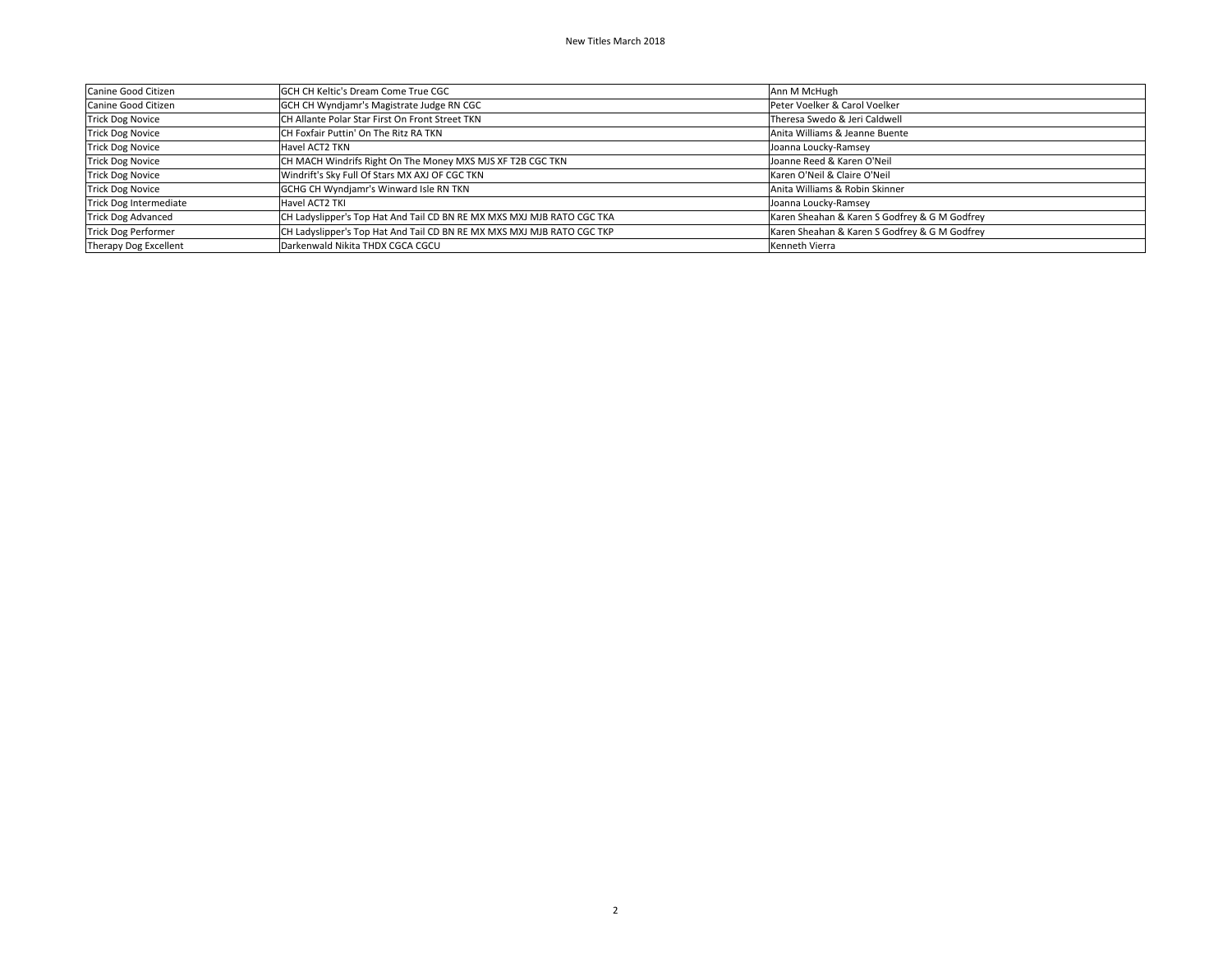| Dog Title                             | Dog Name                                                                                         | <b>Owners Name</b>                                                       |
|---------------------------------------|--------------------------------------------------------------------------------------------------|--------------------------------------------------------------------------|
| Champion                              | CH Astarz Making A Splash                                                                        | Donna Stekli & Lemuel F Burnett                                          |
| Champion                              | CH Coaster Kees Outside Of Time                                                                  | Ms. Patricia Louise Voyles & Mrs. Tawn Sinclair                          |
| Champion                              | CH Jen'Ndi's Game Of Thrones                                                                     | Janit L Johnson & Jennifer McClure                                       |
| Champion                              | CH Jo-Lyn's Promise To Cornerstone                                                               | Taylor Bolinger & Janit L Johnson & Melinda Hughes                       |
| Champion                              | CH Keenorth Havana Good Time                                                                     | Elizabeth Fortino                                                        |
| Champion                              | CH Keepsake She's Got Rhythm CD BN OA OAJ                                                        | Jean Munger                                                              |
| Champion                              | CH Kj's Whippurrsnapper                                                                          | Robert Cast & E Kristen Dowd                                             |
| Champion                              | CH Russkoe Serebro Elegia Mayskoy Nochi                                                          | Victoria Krutova                                                         |
| Champion                              | CH Skyline's Absolute Measure                                                                    | Kristen Cullen D.V.M. & Susan Cullen                                     |
| Champion                              | CH Trumpet's One And Only                                                                        | David J. McAllister                                                      |
|                                       |                                                                                                  |                                                                          |
| Champion                              | CH Vista's Arriving At Carnivale                                                                 | Carolyn Donovan                                                          |
| <b>Grand Champion</b>                 | GCH CH Allante's Ladies Love Country Boys                                                        | Mrs. Jeri L Caldwell-Kissling & Bobby Kissling                           |
| <b>Grand Champion</b>                 | GCH CH Designers Signed, Sealed And Delivered                                                    | Rita L Jacobs                                                            |
| <b>Grand Champion</b>                 | GCH CH Discover Cryoseismic Boom BN RN                                                           | Leslie A Meyn                                                            |
| <b>Grand Champion</b>                 | GCH CH Keepsake Little Deuce Coupe                                                               | <b>Margaret Bissell</b>                                                  |
| <b>Grand Champion</b>                 | GCH CH Kj's What About Bob                                                                       | Kristen Dowd & Taryn Preston                                             |
| <b>Grand Champion</b>                 | GCH CH Shoreline's Wild Things Run Fast BN RA NA NAJ NF CGC TKI                                  | Robyn McNutt & Tawn Sinclair & Blaine McNutt                             |
| <b>Grand Champion</b>                 | GCH CH Swankee's One Night Stand                                                                 | Donna A Powell                                                           |
| <b>Grand Champion Bronze</b>          | GCHB CH Skyline's Path To The Highest Peak OA OAJ                                                | Stacey Cromer Berman & Gregg Berman                                      |
| <b>Grand Champion Bronze</b>          | GCHB CH Windrift's Star Jasmine                                                                  | Joanne Reed                                                              |
| <b>Companion Dog</b>                  | Designer's United Cargo CD ACT2                                                                  | Joy-Ann Pool                                                             |
| <b>Companion Dog</b>                  | Shoreline's Back To The Future CD BN RE TD TKN                                                   | <b>Tawn Sinclair</b>                                                     |
| Companion Dog Excellent               | CH Keepsake He Comes When Called CDX RE                                                          | Mrs. Wendy C Swimme & Mr. James F Swimme & Ms. MARGARET BISSELL          |
| Utility Dog                           | Winnie UD BN NA NAJ AXP AJP                                                                      | Diane C. Jothen                                                          |
| Rally Intermediate                    | GCHS CH Wund-R Y Bases Loaded CD BN RI RATN CGCA TKN                                             | DAVID MALANICK & Angie Malanick                                          |
| Rally Advanced                        | Keepsake Spring Fever BN RA ACT2 CGC TKN                                                         | Daisy Kramer                                                             |
| Open Agility                          | CH Jamynn's Dreamin Of A Gin Colada OA NAJ NF                                                    | Emily Taggart & Shirley Kilpatrick & Harold Taggart & WILLIAM KILPATRICK |
| Open Agility                          | GCH CH Shoreline's Wild Things Run Fast BN RA OA NAJ NF CGC TKI                                  | Robyn McNutt & Tawn Sinclair & Blaine McNutt                             |
| Master Bronze Agility 4               | GCH CH AGCH MACH11 Parrkees Perpetual Motion At Shoreline CDX RAE MXB4 PDS MJG4 PJS MFG TQX T2B4 | Patricia Voyles & Tawn Sinclair & Eileen A Parr                          |
| Master Agility Excellent Preferred 2  | MACH11 Rainkees He's Got Razzmatazz CD RE MXC3 MJS4 MXP2 MJP2 MJPB MFC TQX MFP T2B2              | <b>Beth Godwin</b>                                                       |
| Master Agility Excellent Preferred 4  | CH MACH3 PACH Kj's Speed Date BN RN MXC MJC MXP4 MXPB MJP4 MJPB PAX OF T2B RATC                  | Laura Inman                                                              |
| Master Agility Excellent Preferred 11 | PACH Afkee's Berberella MX MXB MXJ MJB MXP11 MXPC MJP8 MJPG PAX MXF MFPC TQXP T2B T2BP2          | Lexie E Billman                                                          |
| Master Bronze Agility Preferred       | MACH11 Rainkees He's Got Razzmatazz CD RE MXC3 MJS4 MXP2 MXPB MJP3 MJPB MFC TQX MFP T2B2         | <b>Beth Godwin</b>                                                       |
| Open Agility Jumper                   | CH Jamynn's Dreamin Of A Gin Colada OA OAJ NF                                                    | Emily Taggart & Shirley Kilpatrick & Harold Taggart & WILLIAM KILPATRICK |
| Open Agility Jumper                   | GCH CH Winsome's Taking Flight NA OAJ NJP                                                        | Ms. Kristine M Arnds                                                     |
| Excellent Agility Jumper              | CH Keepsake Hot Rod Lincoln AX AXJ NF                                                            | Margaret Bissell                                                         |
| Master Gold Jumper                    | MACH Adonai's Star Attraction MXG MJG XF T2B2 CGC                                                | <b>Craig Josling</b>                                                     |
| Master Century Jumper                 | GCH CH MACH2 Shoreline's Way Too Tuff CDX BN RAE2 MXC MJC XF T2B3 CGC TKI                        | Robyn M Mcnutt & Tawn Sinclair & Blaine E Mcnutt                         |
| Master Century Jumper 2               | CH MACH5 Wund-R Y Theres No Crying In Baseball MXS2 MJC2 XF                                      | Emily Taggart & Harold Taggart                                           |
|                                       |                                                                                                  |                                                                          |
| Master Century Jumper 4               | GCH CH AGCH MACH11 Parrkees Perpetual Motion At Shoreline CDX RAE MXB4 PDS MJC4 PJS MFG TQX T2B4 | Patricia Voyles & Tawn Sinclair & Eileen A Parr                          |
| Master Excellent Jumper Preferred     | Novel's New Tricks CDX RE AX MXJ MJP OF XFP THD                                                  | Linda Hall & Sueanne Nelson & Barbara Cobean & Gerald Hall               |
| Master Excellent Jumper Preferred 2   | MACH5 Winsome's Raising The Bar MXG2 MJG2 MXP MJP2 OF T2B14 T2BP                                 | Kristine M Arnds                                                         |
| Master Excellent Jumper Preferred 3   | MACH11 Rainkees He's Got Razzmatazz CD RE MXC3 MJS4 MXP2 MJP3 MJPB MFC TQX MFP T2B2              | <b>Beth Godwin</b>                                                       |
| Master Excellent Jumper Preferred 4   | CH MACH3 PACH Kj's Speed Date BN RN MXC MJC MXP4 MXPB MJP4 MJPB PAX OF T2B RATC                  | Laura Inman                                                              |
| Master Bronze Jumper Preferred        | MACH2 Duncan MXS MJS MXP MJP2 MJPB OF T2B                                                        | Jessica Houghton & Francis Kelly                                         |
| Master Bronze Jumper Preferred        | MACH11 Rainkees He's Got Razzmatazz CD RE MXC3 MJS4 MXP2 MJP2 MJPB MFC TQX MFP T2B2              | <b>Beth Godwin</b>                                                       |
| <b>Agility FAST Novice</b>            | CH Keepsake Hot Rod Lincoln AX AXJ NF                                                            | <b>Margaret Bissell</b>                                                  |
| Agility FAST Excellent Preferred      | Novel's New Tricks CDX RE AX MXJ OF XFP THD                                                      | Linda Hall & Sueanne Nelson & Barbara Cobean & Gerald Hall               |
| Master Silver FAST                    | MACH7 ResQ's Ruger 514 MXC2 MJS3 MFS TQX T2B4 CGC TKI                                            | Mrs. Shelley Durbak & Mr. Joseph Durbak                                  |
| Master Agility Champion 2             | MACH2 Adonai's Star Attraction MXG MJG XF T2B2 CGC                                               | <b>Craig Josling</b>                                                     |
| Master Agility Champion 7             | MACH7 ResQ's Ruger 514 MXC2 MJS3 MFB TQX T2B4 CGC TKI                                            | Mrs. Shelley Durbak & Mr. Joseph Durbak                                  |
| Master Agility Champion 11            | GCH CH AGCH MACH11 Parrkees Perpetual Motion At Shoreline CDX RAE MXB4 PDS MJG4 PJS MFG TQX T2B4 | Patricia Voyles & Tawn Sinclair & Eileen A Parr                          |
| Time 2 Beat                           | Keepsake Dauntless Shyenne AX AXJ XF T2B                                                         | Kimberly Smith                                                           |
| <b>BCAT</b>                           | Darkenwald Right Down The Line BCAT CGC TKI                                                      | Catherine Foldesi                                                        |
| Agility Course Test 1                 | Keepsake Spring Fever BN RN ACT2 CGC TKN                                                         | Daisy Kramer                                                             |
| <b>Agility Course Test 2</b>          | Keepsake Spring Fever BN RN ACT2 CGC TKN                                                         | Daisy Kramer                                                             |
| Canine Good Citizen                   | Shoreline's Small Caliber CGC TKN                                                                | <b>Shelley Durbak</b>                                                    |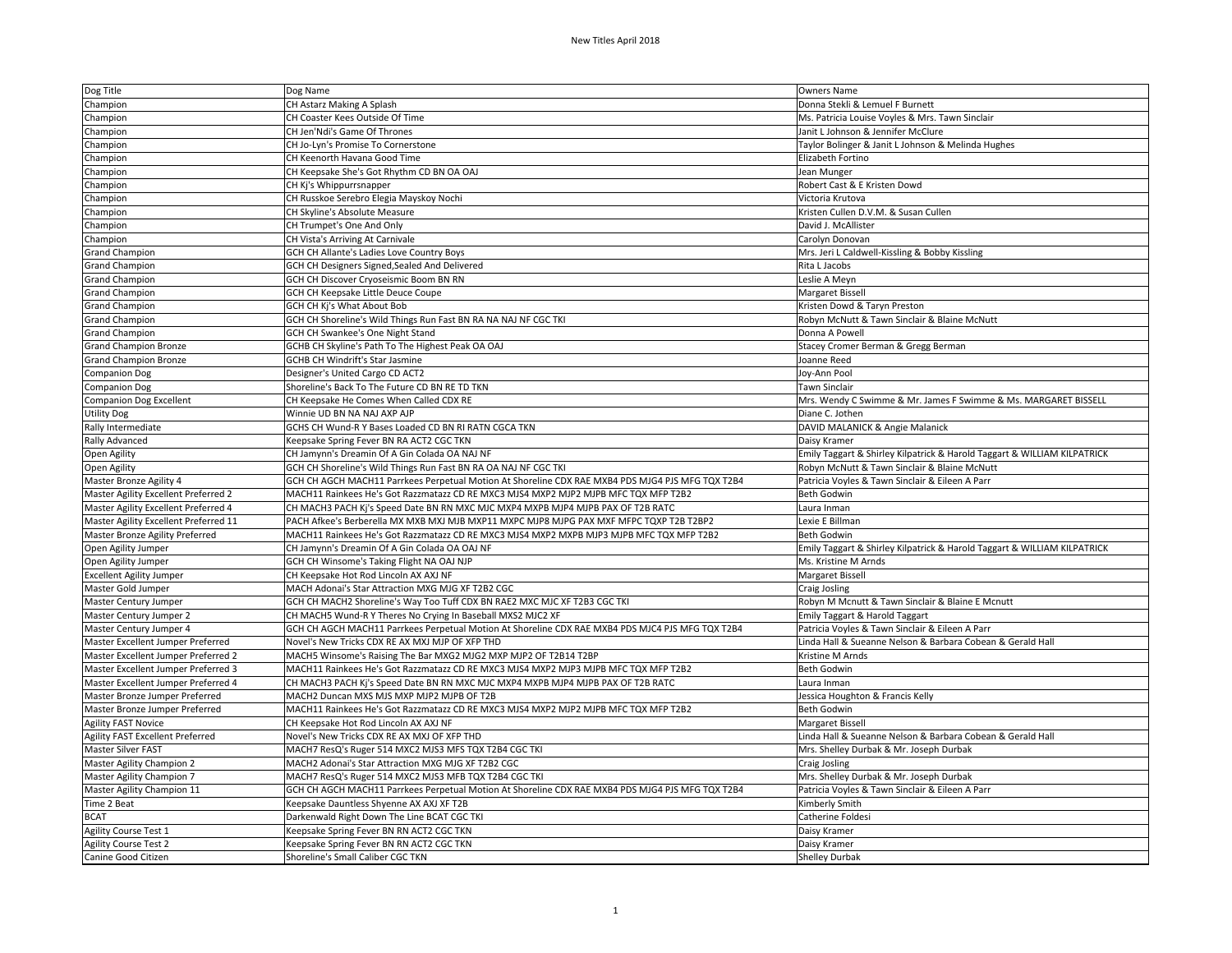| Canine Good Citizen       | Shoreline's Taming The Tiger RATN CGC TKA                        | <b>Erin Kelly</b>                                  |
|---------------------------|------------------------------------------------------------------|----------------------------------------------------|
| Canine Good Citizen       | Stardust's Island Princess CGC                                   | Lynette Hampton                                    |
| <b>Trick Dog Novice</b>   | Keeshond Heavens Taliaferro Rhyner TKN                           | Kate Rhyner                                        |
| <b>Trick Dog Novice</b>   | CH Olefort Triple Crown CD BN RI CGC TKN                         | Ms. Melissa Brown Eelman                           |
| <b>Trick Dog Novice</b>   | CH Sun-Kiss Roxy VCD1 RE OA AXJ OF CGC TKN                       | Kathleen A Bloden & Chester Bloden                 |
| <b>Trick Dog Novice</b>   | CH Sun-Kiss Uzetta CD BN RE NA NAJ OAP OJP CGC TKN               | Kathleen Bloden & Donna Williams & Ernest Williams |
| Trick Dog Intermediate    | Keeshond Heavens Taliaferro Rhyner TKI                           | Kate Rhyner                                        |
| Trick Dog Intermediate    | CH Sun-Kiss Roxy VCD1 RE OA AXJ OF CGC TKI                       | Kathleen A Bloden & Chester Bloden                 |
| Trick Dog Intermediate    | CH Sun-Kiss Uzetta CD BN RE NA NAJ OAP OJP CGC TKI               | Kathleen Bloden & Donna Williams & Ernest Williams |
| <b>Trick Dog Advanced</b> | CH Sun-Kiss Uzetta CD BN RE NA NAJ OAP OJP CGC TKA               | Kathleen Bloden & Donna Williams & Ernest Williams |
| Therapy Dog Novice        | CH MACH Shoreline's Ruby Slippers CDX BN RAE MXG MJS XF T2B THDN | Patricia Voyles & Tawn Sinclair                    |
| Therapy Dog               | CH MACH Shoreline's Ruby Slippers CDX BN RAE MXG MJS XF T2B THD  | Patricia Voyles & Tawn Sinclair                    |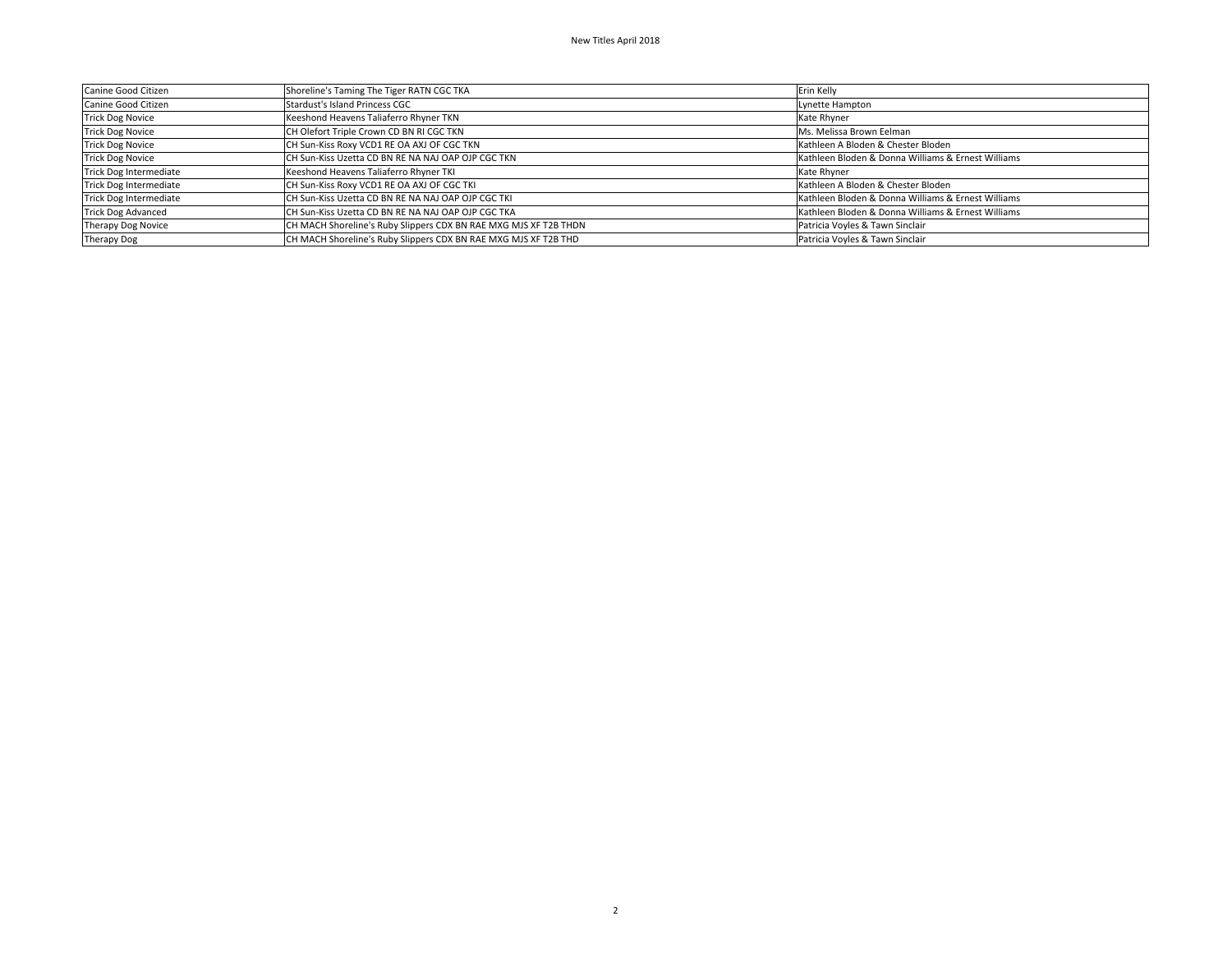| <b>TITLE</b>                                             | <b>NAME</b>                                                                                                   | <b>OWNER</b>                                            |
|----------------------------------------------------------|---------------------------------------------------------------------------------------------------------------|---------------------------------------------------------|
| Champion                                                 | CH Clingmey's Deception                                                                                       | Cyndi Clingerman & Wendi Venable                        |
| Champion                                                 | CH Kimar's Frozen In Time                                                                                     | Kimberly Wallace-Schall & Mark Schall                   |
| Champion                                                 | CH Shoreline's Tuff Enuf To Follow                                                                            | Jon Aaron & Jennifer Aaron                              |
| Champion                                                 | CH Sprookje N Sherwood's Victory Toast At Vosdal                                                              | Lanora I Madden & Melanie Sorice                        |
| Champion                                                 | CH Wund-R Y K-Central Gin Fizz                                                                                | Sherri-Anne Kovach & Terri Van Schyndel                 |
| Champion                                                 | CH Wund-R Y Life In The Fast Lane                                                                             | Julie Jakubicz & Edward Lasek & Terri Van Schyndel      |
| <b>Grand Champion</b>                                    | GCH CH Coxswain I Can Make You Dance                                                                          | Jeannine Dewald                                         |
| <b>Grand Champion</b>                                    | GCH CH Kemont's Check My Passport                                                                             | Marla Holbrook & Jan Corrington                         |
| <b>Grand Champion</b>                                    | GCH CH Shamrock-Cedarhills It's Got To Be Guinness                                                            | Shannon Kelly & Wanda Milwee & Brian Cook & Teresa Cook |
| <b>Grand Champion</b>                                    | GCH CH Wund-R Y K-Central Shaken Not Stirred                                                                  | Terri Van Schyndel                                      |
| <b>Grand Champion Gold</b>                               | GCHG CH Showtyme's Happy Feet                                                                                 | Lori Hooper                                             |
| <b>Companion Dog Excellent</b>                           | Keepsake Burning Desire CDX                                                                                   | Margaret Bissell                                        |
| Obedience Master 4                                       | CH OTCH Wyndspell Live Wire II UDX OM4 RE                                                                     | <b>Marion Crain</b>                                     |
| Obedience Master 9                                       | OTCH Wyndspell Benchmark UDX4 OM9 BN GN GO RE OA OAJ                                                          | Mrs. Lila M Dann                                        |
| <b>Beginner Novice</b>                                   | GCHB CH Keepsake Ez As Pi For Nightwind BN                                                                    | Margaret Bissell & Deborah Hodges                       |
| <b>Beginner Novice</b>                                   | Traleigh Toulumne Meadows BN TKP                                                                              | Lila Dann                                               |
| <b>Beginner Novice</b>                                   | Willow Gouda Mattas BN RE CGC                                                                                 | JANETTE T MATTAS & JERRY R MATTAS                       |
| Preferred Companion Dog                                  | Keepsake's Hazy Shade Of Winter CD PCD BN                                                                     | Mrs. Victoria E Youngmeyer                              |
| Graduate Open                                            | Beasley's Fancy Chief Clancy CDX GO RAE2 THD DJ CGCA CGCU TKP                                                 | Stacie Beasley & Jeffrey Beasley                        |
| <b>Rally Novice</b>                                      | CH OTCH Keesbrook's Opal Essence UDX2 OM4 RN                                                                  | <b>Marion Crain</b>                                     |
| <b>Rally Novice</b>                                      | GCH CH Markwright's Touch Of Frost RN CGC                                                                     | Mrs. Alecia Novak                                       |
| <b>Rally Novice</b>                                      | CH Trumpet's Too Darn Hot UD BN GO VER RN                                                                     | Bonnie Davis & Beth Blankenship                         |
| <b>Rally Novice</b>                                      | Wund-R Y K-Central Time In A Bottle RN TKI                                                                    | Stacie Beasley & Terri Van Schyndel & Jeffrey Beasley   |
| Rally Advanced                                           | CH MACH3 PACH Kj's Speed Date BN RA MXC MJC MXP4 MXPB MJP4 MJPB PAX OF T2B RATO                               | Laura Inman                                             |
| Rally Advanced                                           | CH Olefort Triple Crown CD BN RA CGC TKN                                                                      | Ms. Melissa Brown Eelman                                |
| <b>Rally Excellent</b>                                   | GCH CH Daimler's Purple Passion UD RE                                                                         | Julie A Miller                                          |
| Rally Advanced Excellent                                 | CH Allante's Devil In The Bottle BN RAE OAP OJP NFP CGC TKI                                                   | Rebecca McMillion & Jeri Caldwell                       |
| <b>Rally Master</b>                                      | GCH CH MACH4 Shoreline's Tuff Enuf VCD2 BN RM RAE TDX MXB3 PAD MJC2 MFS TQX MFP T2B4 CGC TKI                  | Tawn Sinclair & Pia Paulsen                             |
| <b>Novice Agility</b>                                    | CH Paugh Prints Can You Hear Me Now BN RN NA TKA                                                              | Sherri Alspaugh                                         |
| <b>Novice Agility</b>                                    | Shoreline's Back To The Future CD BN RE TD NA NF TKN                                                          | Tawn Sinclair                                           |
| Open Agility                                             | Kj's Pop The Question OA OAJ CGC                                                                              | Emily Taggart & Kristen Dowd                            |
| Open Agility                                             | Silver Bears Siren's Call OA NAJ                                                                              | Debbie Eldredge                                         |
| Open Agility                                             | GCH CH Winsome's Taking Flight OA OAJ NJP                                                                     | Ms. Kristine M Arnds                                    |
| Open Agility Preferred                                   | Rainkees No Reservations CDX PCDX BN GN RAE OAP OJP OFP TKA                                                   | Kim Sullivan                                            |
| <b>Agility Excellent</b>                                 | Foxfair Cara Screen Play AX AXJ                                                                               | Marilyn Warren & Heather Myers & Debbie Lynch           |
| <b>Master Silver Agility</b>                             | GCH CH Coaster Kees Pounce And Bounce CD BN RAE MX MXS MXJ MJS XF T2B CGC                                     | Carol Blair & Stu Blair                                 |
| Master Agility Excellent Preferred 2                     | MACH5 Winsome's Raising The Bar MXG2 MJG2 MXP2 MJP2 OF T2B14 T2BP                                             | Kristine M Arnds                                        |
| Master Agility Excellent Preferred 3                     | MACH11 PACH Rainkees He's Got Razzmatazz CD RE MXC3 MJS4 MXP3 MXPB MJP3 MJPB PAX MFC TQX MFP T2B2             | Beth Godwin                                             |
| Master Agility Excellent Preferred 3                     | Sweetkees Kacy Ruttkay RN NA NAJ MXP3 MXPB MJP4 MJPB OF                                                       | Don Warren & Dawn Rager                                 |
| Master Bronze Agility Preferred                          | CH MACH4 PACH Skyline's Isabella The Ball MXB2 MJS2 MXPB MJP3 MJPB PAX NF                                     | Ruth Thompson                                           |
| Master Bronze Agility Preferred                          | Vandys Titania UD GN GO RM RAE2 MX MXB MXJ MXPB MJP3 MJPB PAX OF T2B                                          | Barbara Eng & Carole Henry                              |
| Novice Agility Jumper                                    | Designer's United Cargo CD NAJ ACT2                                                                           | Joy-Ann Pool                                            |
|                                                          | CH Paugh Prints Can You Hear Me Now BN RN NA NAJ TKA                                                          | Sherri Alspaugh                                         |
| Novice Agility Jumper<br>Novice Agility Jumper           | Shoreline's Back To The Future VCD1 BN RE NF TKN                                                              | Tawn Sinclair                                           |
| Open Agility Jumper                                      | Keepsake What Were You Smoking CD BN RN NA OAJ                                                                | Margaret Bissell                                        |
| Open Agility Jumper                                      | Kj's Pop The Question OA OAJ CGC                                                                              | Emily Taggart & Kristen Dowd                            |
|                                                          |                                                                                                               | Robyn McNutt & Tawn Sinclair & Blaine McNutt            |
| Open Agility Jumper<br>Open Agility Jumper               | GCH CH Shoreline's Wild Things Run Fast BN RA OA OAJ NF CGC TKI<br>Silver Bears Siren's Call OA OAJ           | Debbie Eldredge                                         |
|                                                          |                                                                                                               | Kim Sullivan                                            |
| Open Agility Jumper Preferred<br>Master Excellent Jumper | Rainkees No Reservations CDX PCDX BN GN RAE NAP OJP NFP TKA<br>Windrift's Sky Full Of Stars MX MXJ OF CGC TKN |                                                         |
|                                                          | CH MACH2 Windrifs Right On The Money MXS MJG XF T2B CGC TKN                                                   | Karen O'Neil & Claire O'Neil                            |
| Master Gold Jumper                                       |                                                                                                               | Joanne Reed & Karen O'Neil                              |
| Master Bronze Jumper 2                                   | MACH2 Keepsake He'Ll Blow You Away MXC MJB2 MFB TQX T2B CAA                                                   | Beth Godwin                                             |
| Master Bronze Jumper 2                                   | MACH3 Krafty's Secret Peppermint Twist MXG MJB2 NF                                                            | Ruth Thompson                                           |
| <b>Agility FAST Novice</b>                               | Shoreline's Back To The Future CD BN RE TD NF TKN                                                             | Tawn Sinclair                                           |
| <b>Agility FAST Novice</b>                               | CH Shoreline's O'Henry NA NAJ NF                                                                              | Tom & Amy Ballen                                        |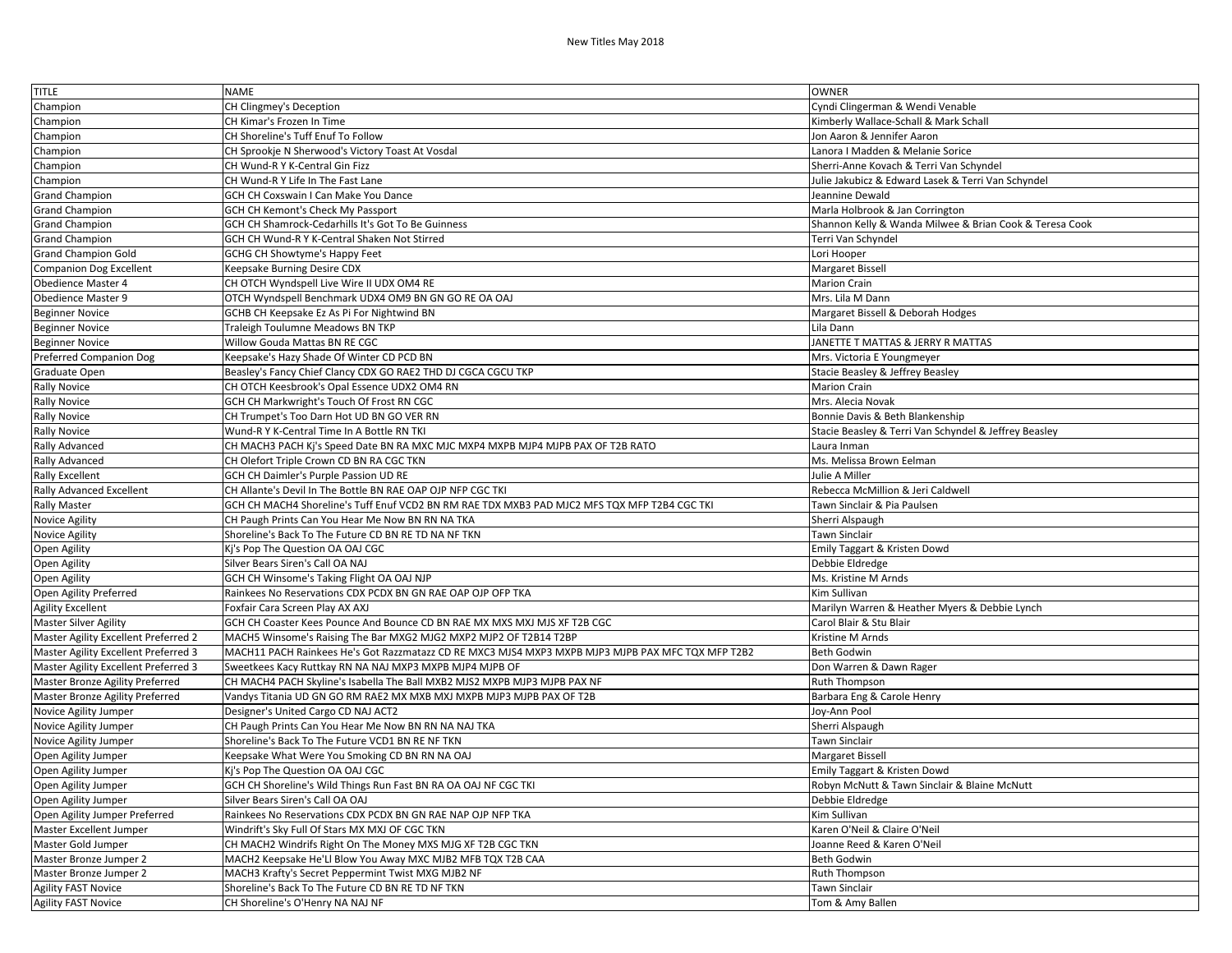| Agility FAST Open                  | CH Jamynn's Dreamin Of A Gin Colada OA OAJ OF                                                | Emily Taggart & Shirley Kilpatrick & Harold Taggart & WILLIAM KILPATRICK |
|------------------------------------|----------------------------------------------------------------------------------------------|--------------------------------------------------------------------------|
| Agility FAST Open Preferred        | Rainkees No Reservations CDX PCDX BN GN RAE OAP OJP OFP TKA                                  | Kim Sullivan                                                             |
| Agility Master FAST Excellent      | MACH2 Adonai's Star Attraction MXG MJG MXF T2B2 CGC                                          | <b>Craig Josling</b>                                                     |
| Master Agility Champion 2          | CH MACH2 Windrifs Right On The Money MXS MJS XF T2B CGC TKN                                  | Joanne Reed & Karen O'Neil                                               |
| Master Agility Champion 3          | MACH3 Keepsake He'Ll Blow You Away MXC MJB2 MFB TQX T2B CAA                                  | <b>Beth Godwin</b>                                                       |
| Master Agility Champion 4          | CH MACH4 Jamynn's Onetoomany Coladas UD MXB2 MJG2                                            | <b>Shirley Kilpatrick</b>                                                |
| Preferred Agility Champion         | MACH11 PACH Rainkees He's Got Razzmatazz CD RE MXC3 MJS4 MXPB MJP3 MJPB PAX MFC TQX MFP T2B2 | <b>Beth Godwin</b>                                                       |
| Preferred Agility Champion         | CH MACH4 PACH Skyline's Isabella The Ball MXB2 MJS2 MXPB MJP3 MJPB PAX NF                    | <b>Ruth Thompson</b>                                                     |
| <b>Preferred Agility Excellent</b> | MACH11 PACH Rainkees He's Got Razzmatazz CD RE MXC3 MJS4 MXPB MJP3 MJPB PAX MFC TQX MFP T2B2 | <b>Beth Godwin</b>                                                       |
| Preferred Agility Excellent        | CH MACH4 PACH Skyline's Isabella The Ball MXB2 MJS2 MXPB MJP3 MJPB PAX NF                    | Ruth Thompson                                                            |
| <b>Preferred Agility Excellent</b> | Vandys Titania UD GN GO RM RAE2 MX MXB MXJ MXPB MJP3 MJPB PAX OF T2B                         | Barbara Eng & Carole Henry                                               |
| Time 2 Beat 2                      | CH Wintu's Wants To Winsome MX MXJ MJB MXF T2B2                                              | Stephen Lambright & Sandra Lambright & Kris Arnds                        |
| Time 2 Beat 5                      | MACH7 ResQ's Ruger 514 MXC2 MJS3 MFS TQX T2B5 CGC TKI                                        | Mrs. Shelley Durbak & Mr. Joseph Durbak                                  |
| Time 2 Beat Preferred 3            | PACH Afkee's Berberella MX MXB MXJ MJB MXP11 MXPC MJP8 MJPG PAX MXF MFPC TQXP T2B T2BP3      | Lexie E Billman                                                          |
| Canine Good Citizen                | Terra Of Kestral Hearth CGC                                                                  | Kelley Shindler                                                          |
| Canine Good Citizen                | Wund-R Y K-Central Daiquiri CGC TKN                                                          | Mary Novicki                                                             |
| <b>Trick Dog Novice</b>            | Foxfair I Want A Snow Day TKN                                                                | Susan Lowery O'connell                                                   |
| <b>Trick Dog Performer</b>         | Traleigh Toulumne Meadows TKP                                                                | Lila Dann                                                                |
| Therapy Dog Excellent              | Jo-Lyn's Saturn THDX CGC                                                                     | Pam Skinner & Janit L Johnson                                            |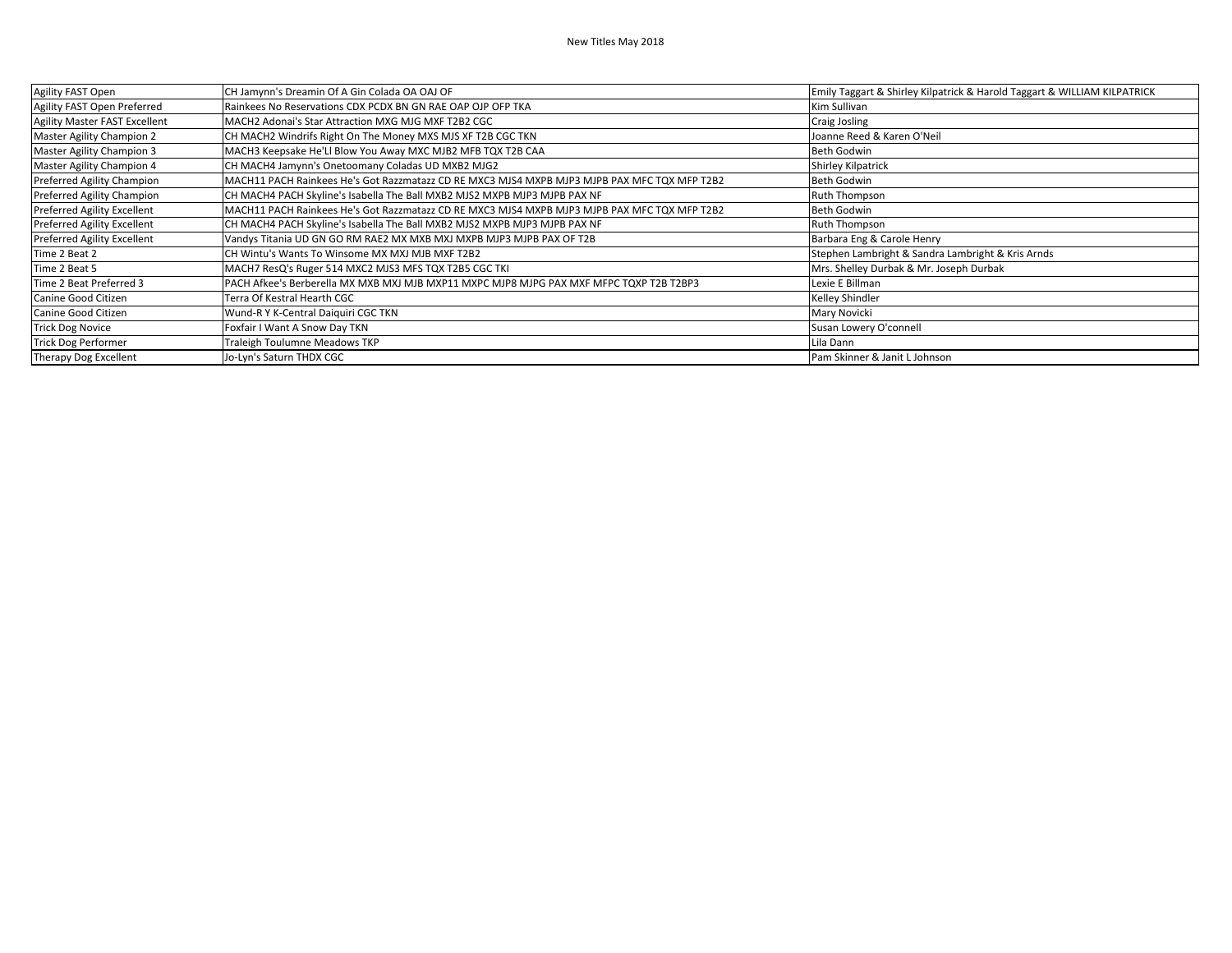| <b>TITLE</b>                         | <b>NAME</b>                                                                                       | OWNERS                                                                     |  |
|--------------------------------------|---------------------------------------------------------------------------------------------------|----------------------------------------------------------------------------|--|
| Champion                             | <b>CH Barkee's Nothing Else Matters</b>                                                           | Jeff Browning & Elisa Browning                                             |  |
| Champion                             | CH Jen'Ndi Running Down A Dream                                                                   | Kim Thompson & Jennifer McClure & Hannis Thompson                          |  |
| Champion                             | CH Jo-Lyn's Sound Of Silence                                                                      | Janit L Johnson                                                            |  |
| Champion                             | CH Kimar's Moment In Time                                                                         | Kimberly Wallace-Schall & Ann Couwenhoven                                  |  |
| Champion                             | CH Ki's Heartthrob                                                                                | Kristen Dowd                                                               |  |
| Champion                             | CH Kj's Mr. Purrsonality                                                                          | Matthew Dean & Tammy Dean                                                  |  |
| Champion                             | CH Kj's Who Let The Dogs Out                                                                      | Carissa Boettcher                                                          |  |
| Champion                             | CH Lr's Dreamworks Love At First Sight By Karmakees                                               | Amy M McCord                                                               |  |
| Champion                             | CH Markwright's Ms. Fitzgerald                                                                    | Suzanne A Vessella                                                         |  |
| Champion                             | CH Neradmik Norma Jean                                                                            | Kim Paar & Jean Sharp-Bale                                                 |  |
| Champion                             | CH Rockabye's Comin In Hot                                                                        | Carissa Boettcher                                                          |  |
| Champion                             | CH Trumpet's Set Fire To The Rain                                                                 | Chantalle Carroll & Beth Blankenship                                       |  |
| Champion                             | CH Vista Man On The Moon                                                                          | Brian Miyamoto & Carol Miyamoto                                            |  |
| Champion                             | CH Windrift's Living The Dream                                                                    | Fred Hirsch & Judy Hirsch                                                  |  |
| <b>Grand Champion</b>                | GCH CH Raylen's Rubicon Rosebud                                                                   | Elisabeth Dankert & Nancy Cameron                                          |  |
| <b>Grand Champion Silver</b>         | GCHS CH Skyline Summerwind Order in the Court                                                     | Jean Gauchat-Hargis & Susan Cullen & Joshua Hargis & Kristen Cullen D.V.M. |  |
| <b>Utility Dog</b>                   | Trumpet's Guess Who UD PCDX BN                                                                    | Bonnie Davis & Beth Blankenship                                            |  |
| <b>Rally Novice</b>                  | Clingmey's Liar Liar RN                                                                           | Cynthia A Clingerman                                                       |  |
| <b>Rally Novice</b>                  | Shoreline's Small Caliber RN CGC TKN                                                              | <b>Shelley Durbak</b>                                                      |  |
| <b>Rally Novice</b>                  | Traleigh Toulumne Meadows BN RN TKP                                                               | Lila Dann                                                                  |  |
| <b>Rally Master</b>                  | Rainkees No Reservations CDX PCDX BN GN RM RAE OAP OJP OFP TKA                                    | Kim Sullivan                                                               |  |
| <b>Novice Agility</b>                | GCH CH Skyline's Splash Of Mimosa NA RATN CGC TKN                                                 | Mrs. Sandi Ford                                                            |  |
| <b>Master Bronze Agility</b>         | CH Jamynn's Livin With Too Many Coladas CDX MX MXB MXJ MJB CGC                                    | Shirley Kilpatrick                                                         |  |
| <b>Master Bronze Agility</b>         | CH Shoreline's Hangin' Tuff MX MXB MXJ MJS T2B                                                    | Edith Tipple & Tawn Sinclair & Jocelyn Tipple                              |  |
| <b>Master Bronze Agility</b>         | CH Wintu's Wants To Winsome MX MXB MXJ MJB MXF T2B2                                               | Stephen Lambright & Sandra Lambright & Kris Arnds                          |  |
| <b>Master Bronze Agility 2</b>       | MACH3 Keepsake He'Ll Blow You Away MXB2 MJB2 MFB TQX T2B CAA                                      | <b>Beth Godwin</b>                                                         |  |
| Master Agility Excellent Preferred 5 | CH MACH3 PACH Kj's Speed Date BN RA MXC MJC MXP5 MXPS MJP4 MJPB PAX OF T2B RATO                   | Laura Inman                                                                |  |
| Master Silver Agility Preferred      | CH MACH3 PACH Kj's Speed Date BN RA MXC MJC MXP5 MXPS MJP4 MJPB PAX OF T2B RATO                   | Laura Inman                                                                |  |
| Premier Agility Dog Preferred        | GCH CH MACH4 Shoreline's Tuff Enuf VCD2 BN RM RAE TDX MXB3 PAD MJC2 PADP MFS TQX MFP T2B4 CGC TKI | Tawn Sinclair & Pia Paulsen                                                |  |
| Novice Agility Jumper                | CH Krafty's Livin To Twist NA NAJ                                                                 | Ruth Thompson                                                              |  |
| Novice Agility Jumper                | CH Summerwind's Tempus Fugit NA NAJ NF                                                            | Kathy Winzer & Jean Gauchat-Hargis & Joshua Hargis & Steve Winzer          |  |
| Novice Agility Jumper                | GCH CH Wyndjamr's Magistrate Judge RN NAJ CGC                                                     | Peter Voelker & Carol Voelker                                              |  |
| <b>Excellent Agility Jumper</b>      | GCHB CH Skyline's Path To The Highest Peak OA AXJ NF                                              | Stacey Cromer Berman & Gregg Berman                                        |  |
| Master Bronze Jumper                 | CH Jamynn's Livin With Too Many Coladas CDX MX MXJ MJB CGC                                        | <b>Shirley Kilpatrick</b>                                                  |  |
| Master Gold Jumper                   | CH MACH2 Ki's Live-A-Little CDX MXG MJG                                                           | <b>Shirley Kilpatrick</b>                                                  |  |
| Master Century Jumper 2              | CH MACH4 Jamynn's Onetoomany Coladas UD MXB2 MJC2                                                 | Shirley Kilpatrick                                                         |  |
| Master Gold Jumper 3                 | MACH7 ResQ's Ruger 514 MXC2 MJG3 MFS TQX T2B5 CGC TKI                                             | Mrs. Shelley Durbak & Mr. Joseph Durbak                                    |  |
| Master Excellent Jumper Preferred 5  | CH MACH3 PACH Kj's Speed Date BN RA MXC MJC MXP5 MXPS MJP5 MJPS PAX OF T2B RATO                   | Laura Inman                                                                |  |
| Master Excellent Jumper Preferred 6  | Sweetkees Mia Esmerelda Ruttkay NA MXP3 MXPB MJP6 MJPS NF                                         | Dawn Rager & Donald Warren                                                 |  |
| Master Bronze Jumper Preferred       | MACH5 Winsome's Raising The Bar MXG2 MJG2 MXP2 MJP2 MJPB OF T2B14 T2BP                            | Kristine M Arnds                                                           |  |
| Master Silver Jumper Preferred       | CH MACH3 PACH Kj's Speed Date BN RA MXC MJC MXP5 MXPS MJP5 MJPS PAX OF T2B RATO                   | Laura Inman                                                                |  |
| <b>Agility FAST Novice</b>           | GCHB CH Skyline's Path To The Highest Peak OA AXJ NF                                              | Stacey Cromer Berman & Gregg Berman                                        |  |
| Agility Master FAST Excellent        | GCH CH MACH2 Shoreline's Way Too Tuff CDX BN RAE2 MXC MJC MXF T2B3 CGC TKI                        | Robyn M Mcnutt & Tawn Sinclair & Blaine E Mcnutt                           |  |
| <b>Agility Master FAST Excellent</b> | CH MACH5 Wund-R Y Theres No Crying In Baseball MXS2 MJC2 MXF                                      | Emily Taggart & Harold Taggart                                             |  |
| <b>Master Agility Champion</b>       | GCH CH MACH Coaster Kees Pounce And Bounce CD BN RAE MXS MJS XF T2B2 CGC                          | Carol Blair & Stu Blair                                                    |  |
| Master Agility Champion              | CH MACH Shoreline's Cup O Sunshine MXS MJB XF T2B TKA                                             | Ms. Jocelyn Tipple & Mrs. Tawn Sinclair                                    |  |
| Preferred Agility Champion 2         | CH MACH3 PACH2 Kj's Speed Date BN RA MXC MJC MXP5 MXPS MJP5 MJPS PAX2 OF T2B RATO                 | Laura Inman                                                                |  |
| Preferred Agility Excellent 2        | CH MACH3 PACH2 Kj's Speed Date BN RA MXC MJC MXP5 MXPS MJP5 MJPS PAX2 OF T2B RATO                 | Laura Inman                                                                |  |
| Time 2 Beat 2                        | GCH CH MACH Coaster Kees Pounce And Bounce CD BN RAE MXS MJS XF T2B2 CGC                          | Carol Blair & Stu Blair                                                    |  |
| Time 2 Beat 5                        | GCH CH AGCH MACH11 Parrkees Perpetual Motion At Shoreline CDX RAE MXB4 PDS MJC4 PJS MFG TQX T2B5  | Patricia Voyles & Tawn Sinclair & Eileen A Parr                            |  |
| Scent Work Interior Novice           | Skyline's If You Please SCN SIN                                                                   | Carolyn Schaldecker & Vernon Schaldecker                                   |  |
| <b>Scent Work Exterior Novice</b>    | MACH Imagine The Road To Success CD BN RN MXS MJG T2B SWN SCA SIA SBA CGC TKN                     | Carolyn Schaldecker & Vernon Schaldecker                                   |  |
| <b>Scent Work Novice</b>             | MACH Imagine The Road To Success CD BN RN MXS MJG T2B SWN SCA SIA SBA CGC TKN                     | Carolyn Schaldecker & Vernon Schaldecker                                   |  |
| Scent Work Interior Advanced         | CH Imagine Against All Odds SWA CGC                                                               | Diana Pesek                                                                |  |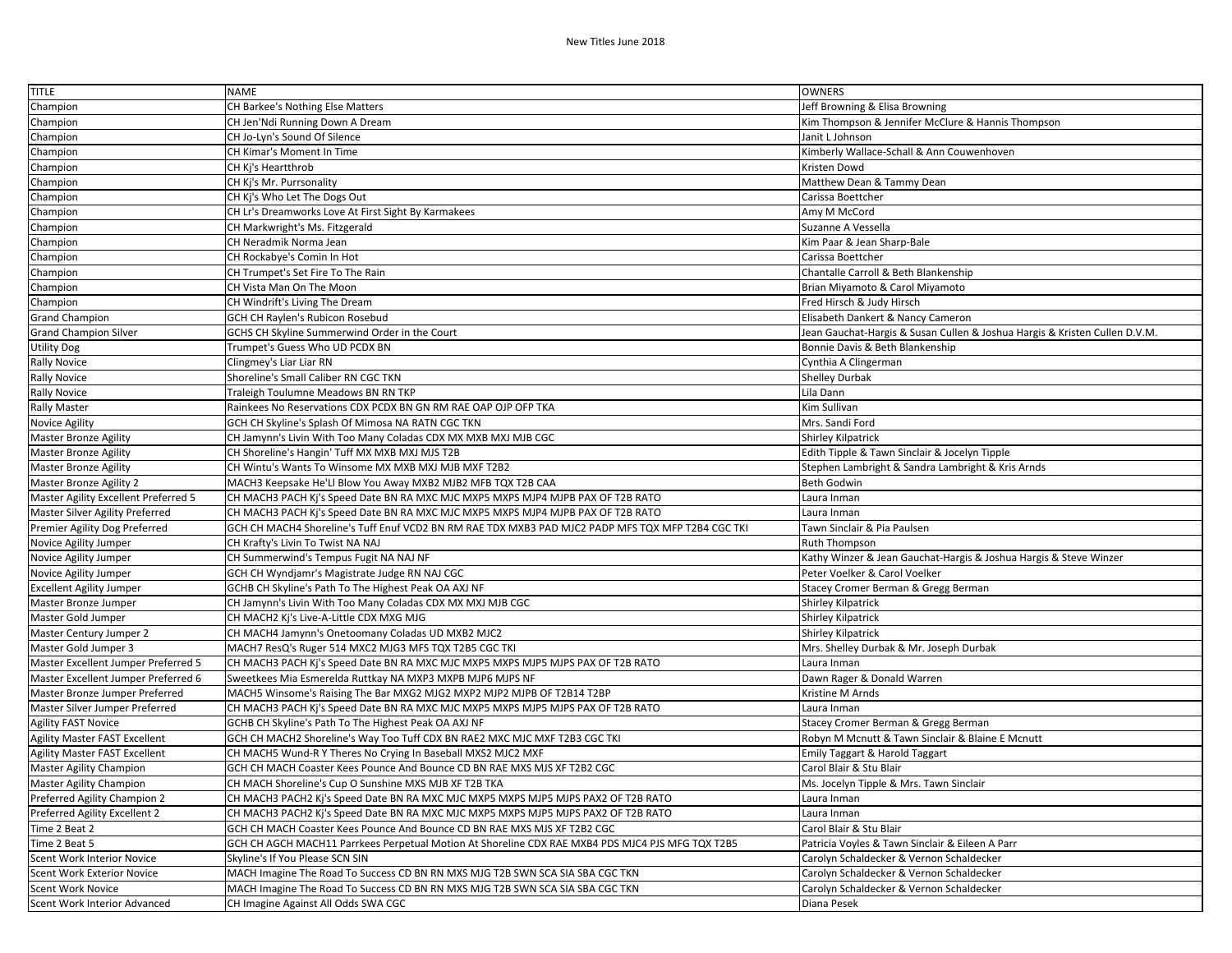| Scent Work Interior Advanced        | MACH Imagine The Road To Success CD BN RN MXS MJG T2B SWN SCA SIA SBA CGC TKN | Carolyn Schaldecker & Vernon Schaldecker                                |  |
|-------------------------------------|-------------------------------------------------------------------------------|-------------------------------------------------------------------------|--|
| <b>Scent Work Exterior Advanced</b> | CH Imagine Against All Odds SWA CGC                                           | Diana Pesek                                                             |  |
| Scent Work Buried Advanced          | CH Imagine Against All Odds SWN SCA SBA CGC                                   | Diana Pesek                                                             |  |
| <b>Scent Work Buried Advanced</b>   | MACH Imagine The Road To Success CD BN RN MXS MJG T2B SWN SCA SIA SBA CGC TKN | Carolyn Schaldecker & Vernon Schaldecker                                |  |
| <b>Scent Work Advanced</b>          | CH Imagine Against All Odds SWA CGC                                           | Diana Pesek                                                             |  |
| Canine Good Citizen                 | Ashbrook's Rise 'N Shine CGC                                                  | Mr. David T Boruff & Mr. Justin J. Wesley                               |  |
| Canine Good Citizen                 | Darcroft Smokey II CGC                                                        | Cynthia L Robin                                                         |  |
| Canine Good Citizen                 | Darkenwald Revel In The Chase CGC                                             | Talli Brown & Dan Brown                                                 |  |
| Canine Good Citizen                 | Misty Blue Keeshond Heaven CGC                                                | Collene Esterly Hamm                                                    |  |
| Canine Good Citizen                 | Woodhill Cara Financial Advisor RI CGC                                        | Marilyn Warren                                                          |  |
| Advanced Canine Good Citizen        | CH Darkenwald Keeping Stride CGCA                                             | Talli Brown & Dan Brown                                                 |  |
| Canine Good Citizen Urban           | Lilly's Miracle Zoey CD RA ACT1 CGCA CGCU TKI                                 | Kathleen Ayala                                                          |  |
| <b>Trick Dog Novice</b>             | CH Masada's Gentle Rain CGCA CGCU TKN                                         | Nancy Royse & Judi James                                                |  |
| <b>Trick Dog Novice</b>             | Rainkees Ginnys Snicker TKN                                                   | Nancy Royse & Judi A James                                              |  |
| <b>Trick Dog Novice</b>             | Sun-Kiss Xandra BN RE TKN                                                     | Kathleen A Bloden & Donna Williams & Ernest Williams & chester f bloden |  |
| Trick Dog Intermediate              | CH Masada's Gentle Rain CGCA CGCU TKI                                         | Nancy Royse & Judi James                                                |  |
| Trick Dog Intermediate              | Rainkees Ginnys Snicker TKI                                                   | Nancy Royse & Judi A James                                              |  |
| Trick Dog Intermediate              | Sun-Kiss Xandra BN RE TKI                                                     | Kathleen A Bloden & Donna Williams & Ernest Williams & chester f bloden |  |
| <b>Trick Dog Advanced</b>           | CH Masada's Gentle Rain CGCA CGCU TKA                                         | Nancy Royse & Judi James                                                |  |
| <b>Trick Dog Advanced</b>           | Rainkees Ginnys Snicker TKA                                                   | Nancy Royse & Judi A James                                              |  |
| <b>Trick Dog Advanced</b>           | CH Sun-Kiss Roxy VCD1 RE OA AXJ OF CGC TKA                                    | Kathleen A Bloden & Chester Bloden                                      |  |
| <b>Trick Dog Advanced</b>           | Sun-Kiss Xandra BN RE TKA                                                     | Kathleen A Bloden & Donna Williams & Ernest Williams & chester f bloden |  |
| <b>Trick Dog Performer</b>          | CH Sun-Kiss Roxy VCD1 RE OA AXJ OF CGC TKP                                    | Kathleen A Bloden & Chester Bloden                                      |  |
| <b>Trick Dog Performer</b>          | CH Sun-Kiss Uzetta CD BN RE NA NAJ OAP OJP CGC TKP                            | Kathleen Bloden & Donna Williams & Ernest Williams                      |  |
| Trick Dog Performer                 | Sun-Kiss Xandra BN RE TKP                                                     | Kathleen A Bloden & Donna Williams & Ernest Williams & chester f bloden |  |
| Novice Barn Hunt                    | GCH CH Skyline's Splash Of Mimosa RATN CGC TKN                                | Mrs. Sandi Ford                                                         |  |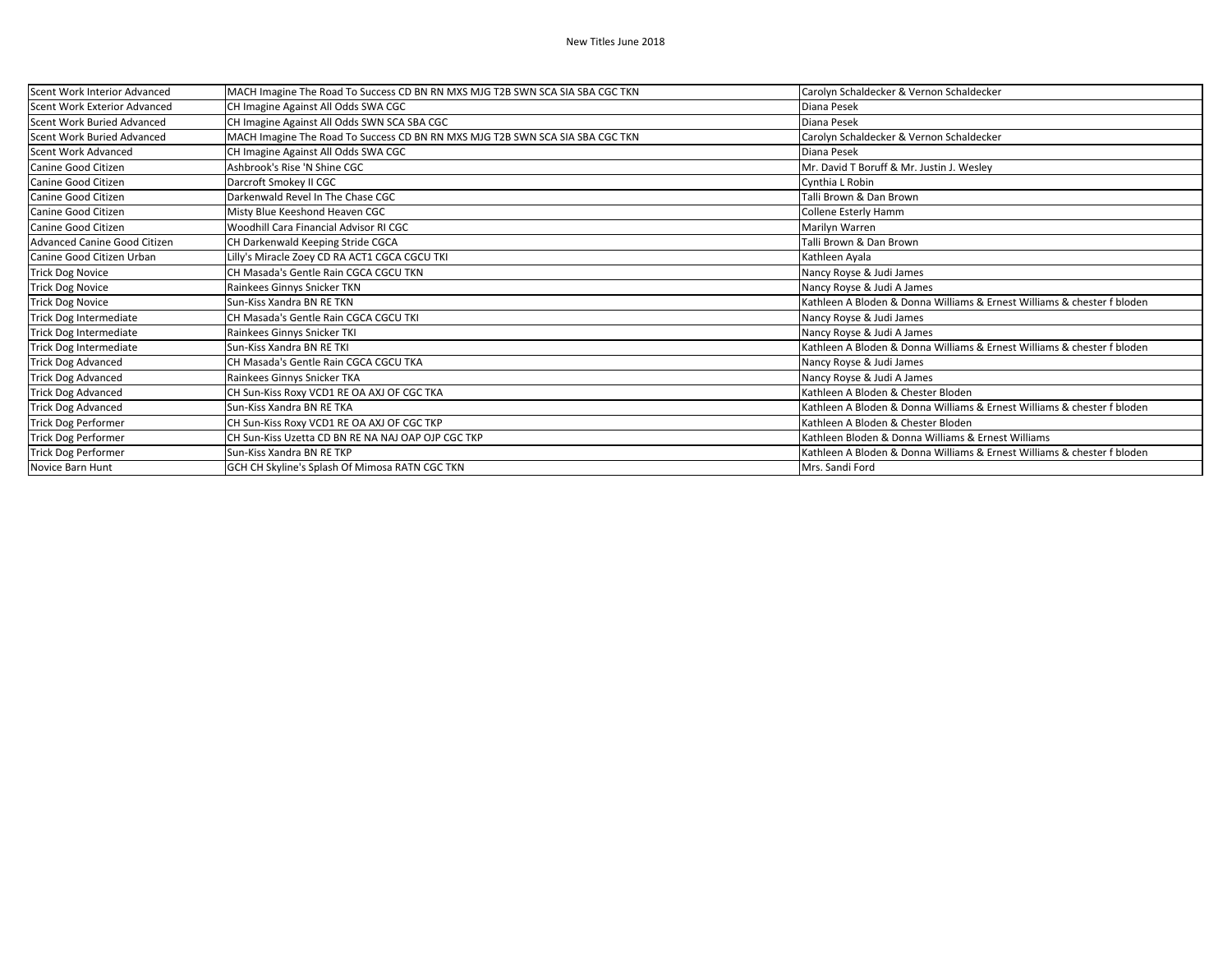| <b>TITLE</b>                         | <b>NAME</b>                                                                     | <b>OWNERS</b>                                         |
|--------------------------------------|---------------------------------------------------------------------------------|-------------------------------------------------------|
| Champion                             | CH Foxfair Cara Wizard Of Astarz                                                | Ms. Deborah A Lynch & Ms. Jeanne K. Buente            |
| Champion                             | CH Keepsake Spring Fever BN RA NAJ ACT2 CGC TKN                                 | Daisy Kramer                                          |
| Champion                             | CH Kimar's Out Of The Ashes                                                     | Ms. Gina R Simmons                                    |
| Champion                             | CH Raylens Dark Wizard Of Belkonwald                                            | Nancy Cameron                                         |
| Champion                             | CH Windrift's Dream Girl                                                        | Kathryn Dodge & Joanne Reed                           |
| Champion                             | CH Wund-R Y K-Central Time In A Bottle RN TKI                                   | Stacie Beasley & Terri Van Schyndel & Jeffrey Beasley |
| Grand Champion                       | GCH CH Masada's Jeruslem Of Gold                                                | Roger Baskin                                          |
| <b>Grand Champion</b>                | <b>GCH CH Olefort Butterflyfish</b>                                             | <b>Bonnie Hronek</b>                                  |
| <b>Grand Champion Bronze</b>         | GCHB CH Kj's What About Bob                                                     | Kristen Dowd & Taryn Preston                          |
| <b>Rally Novice</b>                  | CH Coaster Kees Outside Of Time RN                                              | Ms. Patricia Louise Voyles & Mrs. Tawn Sinclair       |
| <b>Rally Novice</b>                  | Shoreline's Silver Streak RN RATS CGC TKA                                       | Erin Kelly                                            |
| <b>Rally Advanced</b>                | Ruttkay Herbie The Love Bug CDX RA                                              | Joan D Hoffman & L Mae Evans & John F Hoffman         |
| Novice Agility                       | Designer's United Cargo CD NA NAJ ACT2                                          | Joy-Ann Pool                                          |
| Novice Agility                       | Keepsake Burning Desire CDX NA                                                  | Margaret Bissell                                      |
| Novice Agility                       | GCH CH Keesbrook's Kealoha Neon Moon NA                                         | Laura Lenci & Brenda Brookes                          |
| Open Agility                         | Keepsake What Were You Smoking CD BN RN OA OAJ                                  | <b>Margaret Bissell</b>                               |
| <b>Master Bronze Agility</b>         | GCHB CH Foxfair The Astronomer MX MXB MXJ TKN                                   | Deborah A Lynch & Jeanne Buente                       |
| <b>Master Century Agility</b>        | MACH3 Krafty's Secret Peppermint Twist MXC MJB2 NF                              | <b>Ruth Thompson</b>                                  |
| Master Silver Agility 2              | CH MACH4 Jamynn's Onetoomany Coladas UD MXS2 MJC2                               | <b>Shirley Kilpatrick</b>                             |
| Master Agility Excellent Preferred 3 | CH MACH4 PACH Skyline's Isabella The Ball MXB2 MJS2 MXP3 MXPB MJP4 MJPB PAX NF  | Ruth Thompson                                         |
| Master Agility Excellent Preferred 3 | Vandys Titania UD GN GO RM RAE2 MX MXB MXJ MXP3 MXPB MJP3 MJPB PAX OF T2B       | Barbara Eng & Carole Henry                            |
| Master Agility Excellent Preferred 9 | PACH2 Foxfair Counterpoint MXP9 MXPG PADP MJP9 MJPG PJDP PAX2 OFP               | Sherilyn K Solanick & John R Samuel                   |
| Master Bronze Agility Preferred      | MACH5 Winsome's Raising The Bar MXG2 MJG2 MXP2 MXPB MJP2 MJPB OF T2B14 T2BP     | Kristine M Arnds                                      |
| Novice Agility Jumper                | Keepsake Spring Fever BN RA NAJ ACT2 CGC TKN                                    | Daisy Kramer                                          |
| Novice Agility Jumper                | GCH CH Keesbrook's Kealoha Neon Moon NA NAJ                                     | Laura Lenci & Brenda Brookes                          |
| Open Agility Jumper                  | Shoreline's Back To The Future VCD1 BN RE OAJ NF TKN                            | Tawn Sinclair                                         |
| Open Agility Jumper Preferred        | Baxter Von Bark CD RA OAP OJP NFP SEN CGCA TKA                                  | Patricia Stolte                                       |
| Master Silver Jumper                 | CH Ladyslipper's Top Hat And Tail CD BN RE MX MXS MXJ MJS RATO CGC TKP          | Karen Sheahan & Karen S Godfrey & G M Godfrey         |
| Master Gold Jumper                   | CH Shoreline's Hangin' Tuff MX MXB MXJ MJG T2B                                  | Edith Tipple & Tawn Sinclair & Jocelyn Tipple         |
| Master Excellent Jumper Preferred 3  | MACH5 Winsome's Raising The Bar MXG2 MJG2 MXPB MJP3 MJPB PAX OF T2B14 T2BP      | Kristine M Arnds                                      |
| Master Excellent Jumper Preferred 4  | CH MACH4 PACH Skyline's Isabella The Ball MXB2 MJS2 MXP3 MXPB MJP4 MJPB PAX NF  | Ruth Thompson                                         |
| Agility FAST Open Preferred          | Baxter Von Bark CD RA OAP OJP OFP SEN CGCA TKA                                  | Patricia Stolte                                       |
| <b>Agility FAST Open Preferred</b>   | CH Trumpet's California Dreamin' NA NAJ NF OFP                                  | Kathleen Winzer & Beth Blankenship & Steve Winzer     |
| <b>Master Agility Champion 5</b>     | MACH5 Sonata's Start Your Engines CD RE MXG2 MJG2 XF T2B                        | Mary Beth Wajda                                       |
| Preferred Agility Champion           | MACH5 PACH Winsome's Raising The Bar MXG2 MJG2 MXPB MJP3 MJPB PAX OF T2B14 T2BP | Kristine M Arnds                                      |
| Preferred Agility Excellent          | MACH5 Winsome's Raising The Bar MXG2 MJG2 MXPB MJP3 MJPB PAX OF T2B14 T2BP      | Kristine M Arnds                                      |
| Time 2 Beat 5                        | CH MACH Hallelujah's Canon Amen CD RE MXS MJC MXF T2B5 CGC                      | Sue Ellen Cassiday & John Cassiday                    |
| <b>Trick Dog Novice</b>              | Apache Keator Scott TKN                                                         | Joanna Loucky-Ramsey                                  |
| <b>Trick Dog Novice</b>              | Keepsake Beschermengel Van Olen TKN                                             | Pam McClung                                           |
| Trick Dog Intermediate               | Apache Keator Scott TKI                                                         | Joanna Loucky-Ramsey                                  |
| Trick Dog Elite Performer            | Suncoast's Reggie Barkly Of LI THD CGCA CGCU TKE                                | Mary Lynch & Robert Lynch                             |
| Therapy Dog Advanced                 | Clingmey's Keeshond Garden's Kallie THDA CGCA CGCU TKP                          | Mary Lynch                                            |
| Therapy Dog Advanced                 | CH Keltic's Living The Dream CD BN RN THDA CGCA TKP                             | Anitra Lee Redlefsen                                  |
| Therapy Dog Advanced                 | Suncoast's Reggie Barkly Of LI THDA CGCA CGCU TKE                               | Mary Lynch & Robert Lynch                             |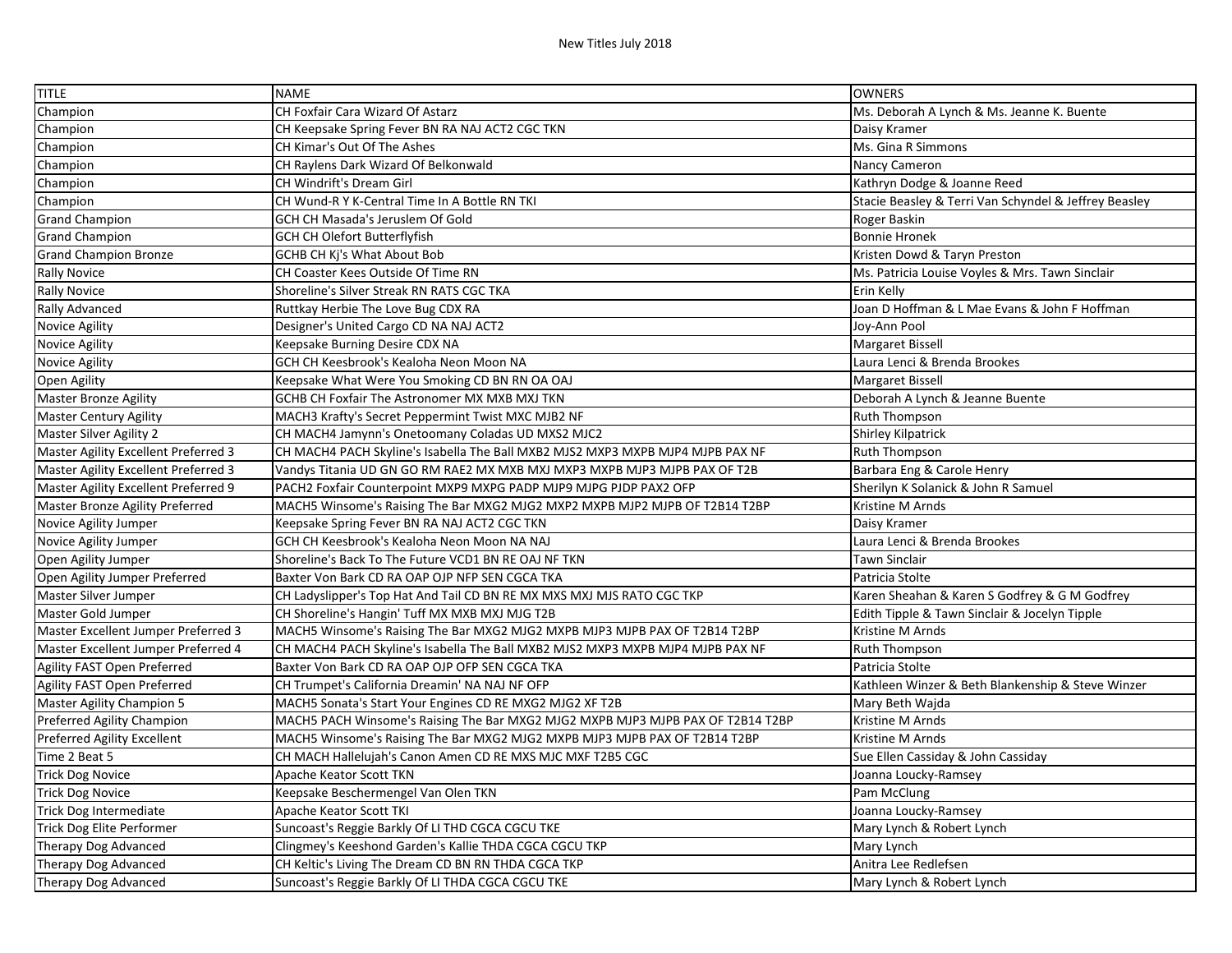| <b>TITLE</b>                                      | <b>NAME</b>                                                                                                              | <b>OWNERS</b>                                                            |
|---------------------------------------------------|--------------------------------------------------------------------------------------------------------------------------|--------------------------------------------------------------------------|
| Champion                                          | CH Ashbrook's Maverick From Shainakees                                                                                   | Linda Moss & Teresa Craig                                                |
| Champion                                          | CH Cedarhills-Shamrock It's All About The Benjamins                                                                      | Teresa Sue Cook & Shannon L Kelly & Brian Cook                           |
| Champion                                          | CH Darkenwald Revel In The Chase CGC                                                                                     | Talli Brown & Dan Brown                                                  |
| Champion                                          | CH Discover Dark Universe                                                                                                | Roseann Vorce                                                            |
| Champion                                          | CH Foxfair Cara Screen Play AX AXJ                                                                                       | Marilyn Warren & Heather Myers & Debbie Lynch                            |
| Champion                                          | CH Keepsake Some Like It Hot                                                                                             | <b>Margaret Bissell</b>                                                  |
| Champion                                          | CH Keeshond Heavens Ivys Bloom Violets                                                                                   | Collene Esterly Hamm                                                     |
| Champion                                          | CH Legend's Lady Hawk                                                                                                    | Deanna Cox                                                               |
| Champion                                          | CH Trumpet's Like A Pill                                                                                                 | <b>Beth Blankenship</b>                                                  |
| <b>Grand Champion</b>                             | GCH CH Paugh Prints Can You Hear Me Now BN RN NA NAJ TKA                                                                 | Sherri Alspaugh                                                          |
| <b>Grand Champion</b>                             | GCH CH Shainakees Hat Trick CGC                                                                                          | Glen Campbell & Rev. RUTHANN SEIBERT & Barbara Campbell                  |
| <b>Grand Champion</b>                             | <b>GCH CH Trumpet's Bottoms Up!</b>                                                                                      | Bonnie Bell Bond & Beverly Bell & Brenda Bell                            |
| <b>Grand Champion Bronze</b>                      | <b>GCHB CH Lyntova Midnight Irish Princess</b>                                                                           | Shannon Kelly & Brian Cook & Teresa Cook & Wanda Milwee                  |
| <b>Grand Champion Silver</b>                      | <b>GCHS CH Barkee All That And More</b>                                                                                  | Elisa Browning & Delaena Bundsen & Jeff Browning                         |
| <b>Companion Dog</b>                              | CH Keepsake Spring Fever CD BN RA NAJ ACT2 CGC TKN                                                                       | Daisy Kramer                                                             |
| <b>Obedience Master 3</b>                         | CH OTCH Owenbriar's Incredible Journey UDX OM3                                                                           | Denise Arway                                                             |
| Rally Intermediate                                | Jen'N Di's Epic Illumination RI CGC TKN                                                                                  | Barbara Stoffel & Diane Wright                                           |
| Rally Intermediate                                | Shoreline's Silver Streak RI RATS CGC TKA                                                                                | Erin Kelly                                                               |
| <b>Rally Excellent</b>                            | CH Olefort Triple Crown CD BN RE CGC TKN                                                                                 | Ms. Melissa Brown Eelman                                                 |
| Farm Dog Certified                                | GCH CH Vandys Url Lojo FDC                                                                                               | Carole Henry                                                             |
| Farm Dog Certified                                | GCHS CH Wund-R Y Bases Loaded CD BN RI FDC RATN CGCA TKN                                                                 | DAVID MALANICK & Angie Malanick                                          |
| Open Agility                                      | Keepsake Burning Desire CDX OA NAJ                                                                                       | Margaret Bissell                                                         |
| Master Silver Agility 4                           | GCH CH AGCH MACH11 Parrkees Perpetual Motion At Shoreline CDX RAE MXS4 PDS MJB5 PJS MFG TQX T2B5                         | Patricia Voyles & Tawn Sinclair & Eileen A Parr                          |
| Master Agility Excellent Preferred                | Whiskees Caol Ila Floranfauna OA OAJ MXP AJP OF XFP                                                                      | Kathy Winzer & Stephen Winzer                                            |
| Master Agility Excellent Preferred 3              | MACH5 PACH Winsome's Raising The Bar MXG2 MJG2 MXP3 MXPB MJP3 MJPB PAX OF T2B14 T2BP                                     | Kristine M Arnds                                                         |
| Master Agility Excellent Preferred 6              | CH MACH3 PACH2 Kj's Speed Date BN RA MXC MJC MXP6 MXPS MJP5 MJPS PAX2 OF T2B RATO                                        | Laura Inman                                                              |
|                                                   |                                                                                                                          |                                                                          |
|                                                   |                                                                                                                          |                                                                          |
| Novice Agility Jumper                             | Keepsake Burning Desire CDX NA NAJ                                                                                       | <b>Margaret Bissell</b>                                                  |
| Novice Agility Jumper                             | GCH CH Skyline's Splash Of Mimosa NA NAJ RATN CGC TKN                                                                    | Mrs. Sandi Ford                                                          |
| Open Agility Jumper                               | CH Foxfair I Get Around NA OAJ TKN                                                                                       | Ms. Jeanne K. Buente & Mrs. Deborah A. Lynch                             |
| Open Agility Jumper                               | GCH CH Paugh Prints Can You Hear Me Now BN RN NA OAJ TKA                                                                 | Sherri Alspaugh                                                          |
| <b>Excellent Agility Jumper</b>                   | CH Jamynn's Dreamin Of A Gin Colada OA AXJ OF                                                                            | Emily Taggart & Shirley Kilpatrick & Harold Taggart & WILLIAM KILPATRICK |
| <b>Excellent Agility Jumper Preferred</b>         | CH Allante's Devil In The Bottle BN RAE OAP AJP NFP CGC TKI                                                              | Rebecca McMillion & Jeri Kissling                                        |
| Master Silver Jumper                              | CH MACH Shoreline's Cup O Sunshine MXS MJS XF T2B TKA                                                                    | Ms. Jocelyn Tipple & Mrs. Tawn Sinclair                                  |
| Master Bronze Jumper 3                            | CH MACH5 Wund-R Y Theres No Crying In Baseball MXS2 MJB3 MXF                                                             | Emily Taggart & Harold Taggart                                           |
| Master Bronze Jumper 5                            | GCH CH AGCH MACH11 Parrkees Perpetual Motion At Shoreline CDX RAE MXB4 PDS MJB5 PJS MFG TQX T2B5                         | Patricia Voyles & Tawn Sinclair & Eileen A Parr                          |
| Master Excellent Jumper Preferred 4               | Vandys Titania UD GN GO RM RAE2 MX MXB MXJ MXP3 MXPB MJP4 MJPB PAX OF T2B                                                | Barbara Eng & Carole Henry                                               |
| Master Excellent Jumper Preferred 5               | Sweetkees Kacy Ruttkay RN NA NAJ MXP3 MXPB MJP5 MJPS OF                                                                  | Don Warren & Dawn Rager                                                  |
| Master Excellent Jumper Preferred 6               | CH MACH3 PACH2 Kj's Speed Date BN RA MXC MJC MXP6 MXPS MJP6 MJPS PAX2 OF T2B RATO                                        | Laura Inman                                                              |
| Master Silver Jumper Preferred                    | Sweetkees Kacy Ruttkay RN NA NAJ MXP3 MXPB MJP5 MJPS OF                                                                  | Don Warren & Dawn Rager                                                  |
| Agility FAST Novice Preferred                     | Havel NFP ACT2 TKI                                                                                                       | Joanna Loucky-Ramsey                                                     |
| Agility FAST Open                                 | Shoreline's Back To The Future VCD1 BN RE OAJ OF TKN                                                                     | <b>Tawn Sinclair</b>                                                     |
| <b>Agility FAST Excellent</b>                     | GCH CH Kj's Livin Large UD BN RA MX MXJ XF                                                                               | Elizabeth Strick & Kristen Dowd                                          |
| Master Agility Champion 12                        | GCH CH AGCH MACH12 Parrkees Perpetual Motion At Shoreline CDX RAE MXS4 PDS MJB5 PJS MFG TQX T2B5                         | Patricia Voyles & Tawn Sinclair & Eileen A Parr                          |
| Preferred Agility Champion                        | PACH Sweetkees Mia Esmerelda Ruttkay NA MXP3 MXPB MJP6 MJPS PAX NF                                                       | Dawn Rager & Donald Warren                                               |
| Preferred Agility Champion                        | PACH Vandys Titania UD GN GO RM RAE2 MX MXB MXJ MXP3 MXPB MJP4 MJPB PAX OF T2B                                           | Barbara Eng & Carole Henry                                               |
| Preferred Agility Excellent                       | PACH Sweetkees Mia Esmerelda Ruttkay NA MXP3 MXPB MJP6 MJPS PAX NF                                                       | Dawn Rager & Donald Warren                                               |
| Canine Good Citizen                               | Cinderlad Starburst THD CGC                                                                                              | <b>LISA HOPKINS</b>                                                      |
| Canine Good Citizen                               | GCH CH Kemont's Check My Passport CGC                                                                                    | Marla Holbrook & Jan Corrington                                          |
| Advanced Canine Good Citizen                      | CH Markwright's Be Dazzlied By Twilight CGCA CGCU TKN                                                                    | morgan susanne foxx                                                      |
| Canine Good Citizen Urban                         | CH Markwright's Be Dazzlied By Twilight CGCA CGCU TKN                                                                    | morgan susanne foxx                                                      |
| <b>Trick Dog Novice</b>                           | Allante's Come Get High With Us TKN                                                                                      | Julie North & Jeri Kissling                                              |
| <b>Trick Dog Novice</b><br>Trick Dog Intermediate | GCH CH Allante's Politically Correct MX MXJ OF T2B CGC TKN<br>GCH CH Allante's Politically Correct MX MXJ OF T2B CGC TKI | Julie North & Jay North<br>Julie North & Jay North                       |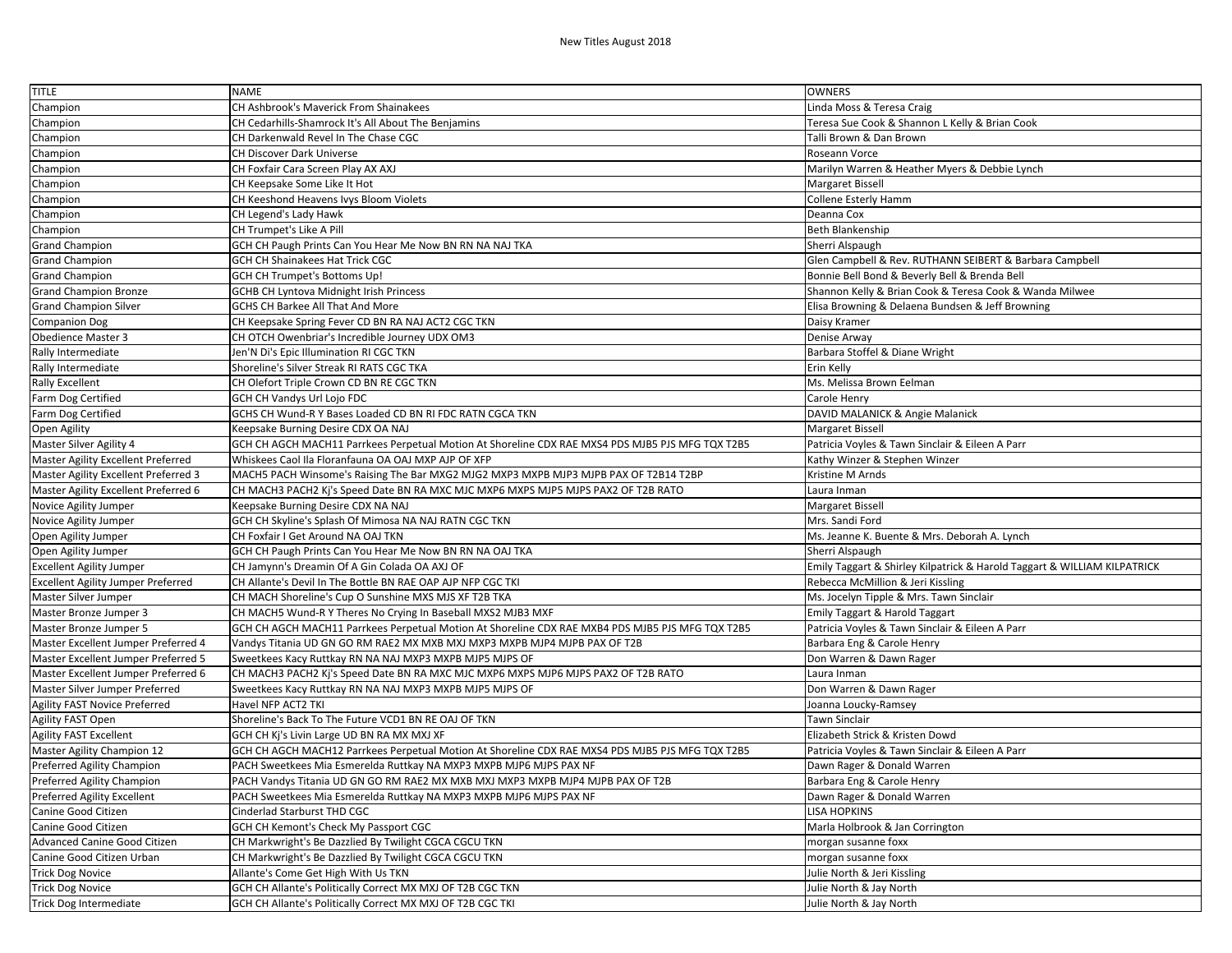| Trick Dog Elite Performer | Clingmey's Keeshond Garden's Kallie THDA CGCA CGCU TKE | Mary Lynch                                         |
|---------------------------|--------------------------------------------------------|----------------------------------------------------|
| <b>Therapy Dog</b>        | <b>Cinderlad Starburst THD CGC</b>                     | LISA HOPKINS                                       |
| Therapy Dog               | Suncoast's Kosmic Kira Narisse THD CGC TKP             | Mary Lynch                                         |
| Distinguished Therapy Dog | Darkenwald Nikita THDD CGCA CGCU                       | Kenneth Vierra                                     |
| Novice Barn Hunt          | Keesridge's Starlit Skye RATN                          | Tracy La Belle & Amanda Lougheed & Steven La Belle |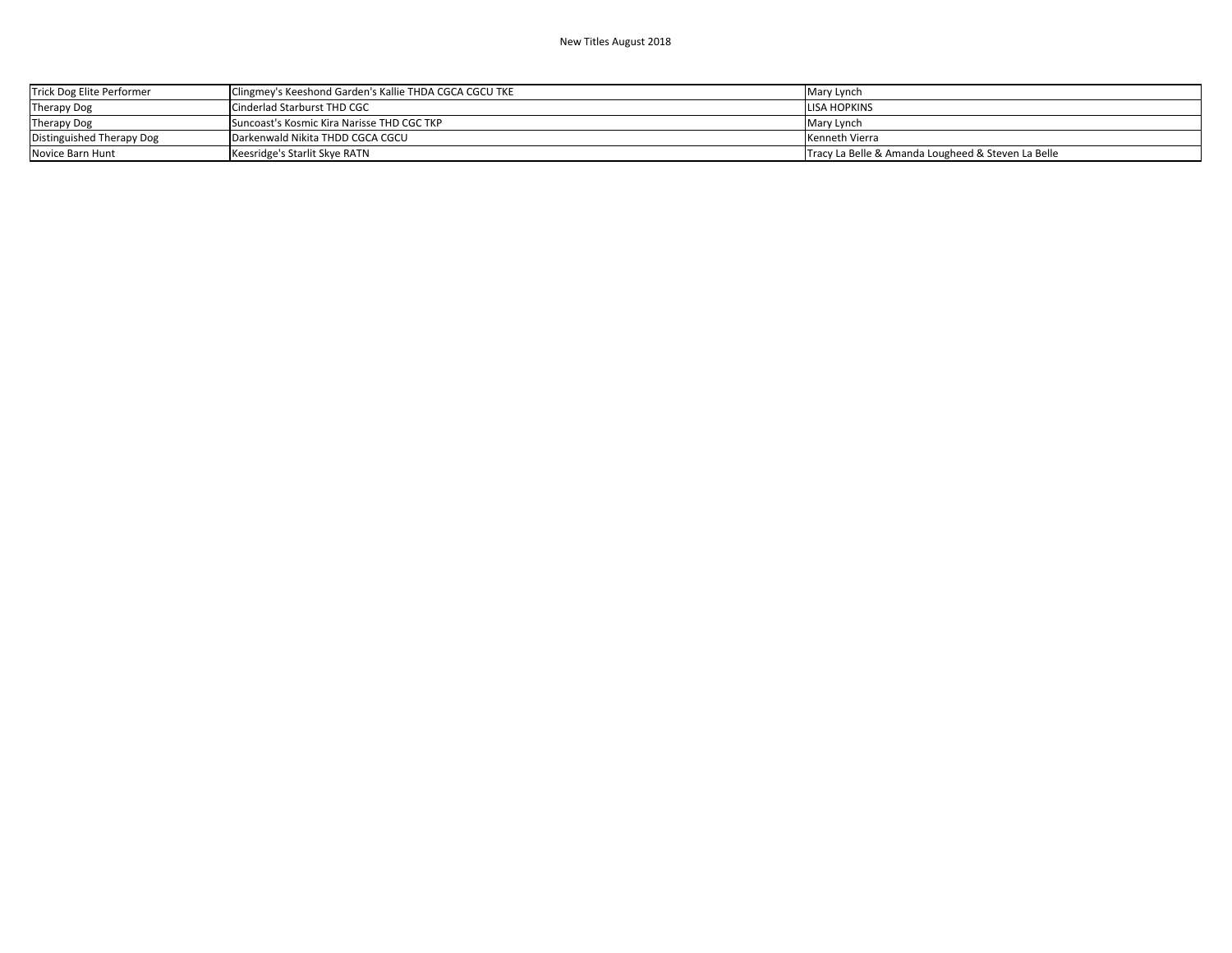| <b>TITLE</b>                              | <b>NAME</b>                                                                   | <b>OWNERS</b>                                      |
|-------------------------------------------|-------------------------------------------------------------------------------|----------------------------------------------------|
| Champion                                  | CH Bonovox Moon Of My Life                                                    | April Guentensperger                               |
| Champion                                  | CH Clingmey's Liar Liar RN                                                    | Cynthia A Clingerman                               |
| Champion                                  | CH Cornerstone's Quiet My Heart                                               | Jean Leiker                                        |
| Champion                                  | CH Jen'Ndi's Show And Tell                                                    | Jennifer McClure & Diane Wright                    |
| Champion                                  | CH Keenorth She's Hot N Spicy                                                 | Elizabeth Fortino                                  |
| Champion                                  | CH Keeshond Heavens Echo Baldwin                                              | cindi baldwin                                      |
| Champion                                  | CH Showtyme's One And Done                                                    | Lori Hooper                                        |
| Champion                                  | CH Skyline's Ready Set Go at Baronwood                                        | Donna Smith                                        |
| Champion                                  | CH Vinny Of Clingmey Sumbarsky Pramen                                         | Cynthia A Clingerman                               |
| Champion                                  | CH Windrift's Pants On Fire                                                   | Ashley Reed & Joanne Reed                          |
| <b>Grand Champion</b>                     | <b>GCH CH Ashbrook's Maverick From Shainakees</b>                             | Linda Moss & Teresa Craig                          |
| <b>Grand Champion</b>                     | <b>GCH CH Dreamwoods Twin Trees</b>                                           | Debra A Tousey & Karen Evasuik                     |
| <b>Grand Champion Silver</b>              | <b>GCHS CH Athena Hypnotic</b>                                                | Jennifer Sturgeon & Gabrielle Sturgeon             |
| <b>Grand Champion Silver</b>              | GCHS CH Ikon's Cha-Ching                                                      | Kathi Fleischer                                    |
| <b>Grand Champion Silver</b>              | GCHS CH Windrift's Moves Like Jagger                                          | Michele T Moriarty & Diane B Beurmann              |
| <b>Companion Dog</b>                      | GCH CH Shoreline's Wild Things Run Fast CD BN RA OA AXJ NF CGC TKI            | Robyn McNutt & Tawn Sinclair & Blaine McNutt       |
| <b>Beginner Novice</b>                    | Geatland's Dutch Treat V Sherwood BN RN                                       | Phyllis Noonan & Judith Nye & Richard G Su         |
| Preferred Companion Dog                   | FreedKees A Little Piece of Eternity PCD BN                                   | Lisa Mueller & Richard Mueller                     |
| Preferred Companion Dog Excellent         | CH Evolution's Front Page News CD PCDX BN RE                                  | Karen Blair                                        |
| <b>Rally Novice</b>                       | Geatland's Dutch Treat V Sherwood RN                                          | Phyllis Noonan & Judith Nye & Richard G Su         |
| <b>Rally Novice</b>                       | CH Keesforever Nuttin For Xmas-Surpriz RN                                     | Carolyn Ostransky & Edward Ostransky               |
| <b>Rally Novice</b>                       | Keesridge's Starlit Skye RN RATN                                              | Tracy La Belle & Amanda Lougheed & Steven La Belle |
| <b>Rally Novice</b>                       | Ruby Vidjis Pride RN                                                          | Sharon Buethner                                    |
| <b>Rally Novice</b>                       | Shoreline's Remember When RN                                                  | Linden Johnson                                     |
| Rally Intermediate                        | GCH CH Paugh Prints Can You Hear Me Now BN RI NA OAJ TKA                      | Sherri Alspaugh                                    |
| Rally Intermediate                        | Traleigh Toulumne Meadows BN RI TKP                                           | Lila Dann                                          |
| <b>Rally Advanced</b>                     | GCH CH Discover Cryoseismic Boom BN RA                                        | Leslie A Meyn                                      |
| Rally Advanced Excellent 2                | Rainkees No Reservations CDX PCDX BN GN RM RAE2 OAP OJP OFP TKA               | Kim Sullivan                                       |
| Rally Advanced Excellent 3                | GCH CH MACH2 Shoreline's Way Too Tuff CDX BN RM RAE3 MXC MJC MXF T2B3 CGC TKI | Robyn M Mcnutt & Tawn Sinclair & Blaine E Mcnutt   |
| <b>Rally Master</b>                       | GCH CH MACH2 Shoreline's Way Too Tuff CDX BN RM RAE3 MXC MJC MXF T2B3 CGC TKI | Robyn M Mcnutt & Tawn Sinclair & Blaine E Mcnutt   |
| Novice Agility                            | GCH CH Wyndjamr's Magistrate Judge RN NA NAJ CGC                              | Peter Voelker & Carol Voelker                      |
| Open Agility                              | CH Foxfair I Get Around OA OAJ TKN                                            | Ms. Jeanne K. Buente & Mrs. Deborah A. Lynch       |
| Open Agility                              | CH Krafty's Livin To Twist OA NAJ                                             | Ruth Thompson                                      |
| Open Agility                              | Shoreline's Back To The Future VCD1 BN RE OA OAJ OF TKN                       | <b>Tawn Sinclair</b>                               |
| Open Agility Preferred                    | CH Shoreline's Bear Enuf NAJ OAP NJP                                          | <b>Edward Tyler</b>                                |
| <b>Agility Excellent</b>                  | GCHB CH Skyline's Path To The Highest Peak AX AXJ NF                          | Stacey Cromer Berman & Gregg Berman                |
| <b>Agility Excellent Preferred</b>        | CH Allante's Devil In The Bottle BN RAE AXP AJP NFP CGC TKI                   | Rebecca McMillion & Jeri Kissling                  |
| <b>Agility Excellent Preferred</b>        | CH Wund-R Y The Game Is Afoot CDX PCDX BN RAE OA OAJ AXP OF TKP               | Donna L Schmitt & Katrina C Guse                   |
| <b>Master Gold Agility</b>                | CH MACH Hallelujah's Canon Amen CD RE MXG MJB2 MXF T2B5 CGC                   | Sue Ellen Cassiday & John Cassiday                 |
| <b>Master Century Agility</b>             | MACH2 Adonai's Star Attraction MXC MJG MXF T2B2 CGC                           | Craig Josling                                      |
| <b>Master Century Agility</b>             | CH MACH2 Kj's Live-A-Little CDX MXC MJG                                       | <b>Shirley Kilpatrick</b>                          |
| <b>Master Bronze Agility 3</b>            | MACH7 ResQ's Ruger 514 MXB3 MJG3 MFS TQX T2B5 CGC TKI                         | Mrs. Shelley Durbak & Mr. Joseph Durbak            |
| Master Agility Excellent Preferred 4      | PACH Sweetkees Mia Esmerelda Ruttkay NA MXP4 MXPB MJP6 MJPS PAX NF            | Dawn Rager & Donald Warren                         |
| Open Agility Jumper                       | Ruttkay Sparking Jewel OA OAJ NF CGC                                          | Charles Mitchell & Bridget Sharry                  |
| <b>Excellent Agility Jumper</b>           | CH Keepsake She's Got Rhythm CD BN OA AXJ                                     | Jean Munger                                        |
| <b>Excellent Agility Jumper</b>           | GCH CH Shoreline's Wild Things Run Fast BN RA OA AXJ NF CGC TKI               | Robyn McNutt & Tawn Sinclair & Blaine McNutt       |
| <b>Excellent Agility Jumper Preferred</b> | CH Wund-R Y The Game Is Afoot CDX PCDX BN RAE OA OAJ AXP AJP OF TKP           | Donna L Schmitt & Katrina C Guse                   |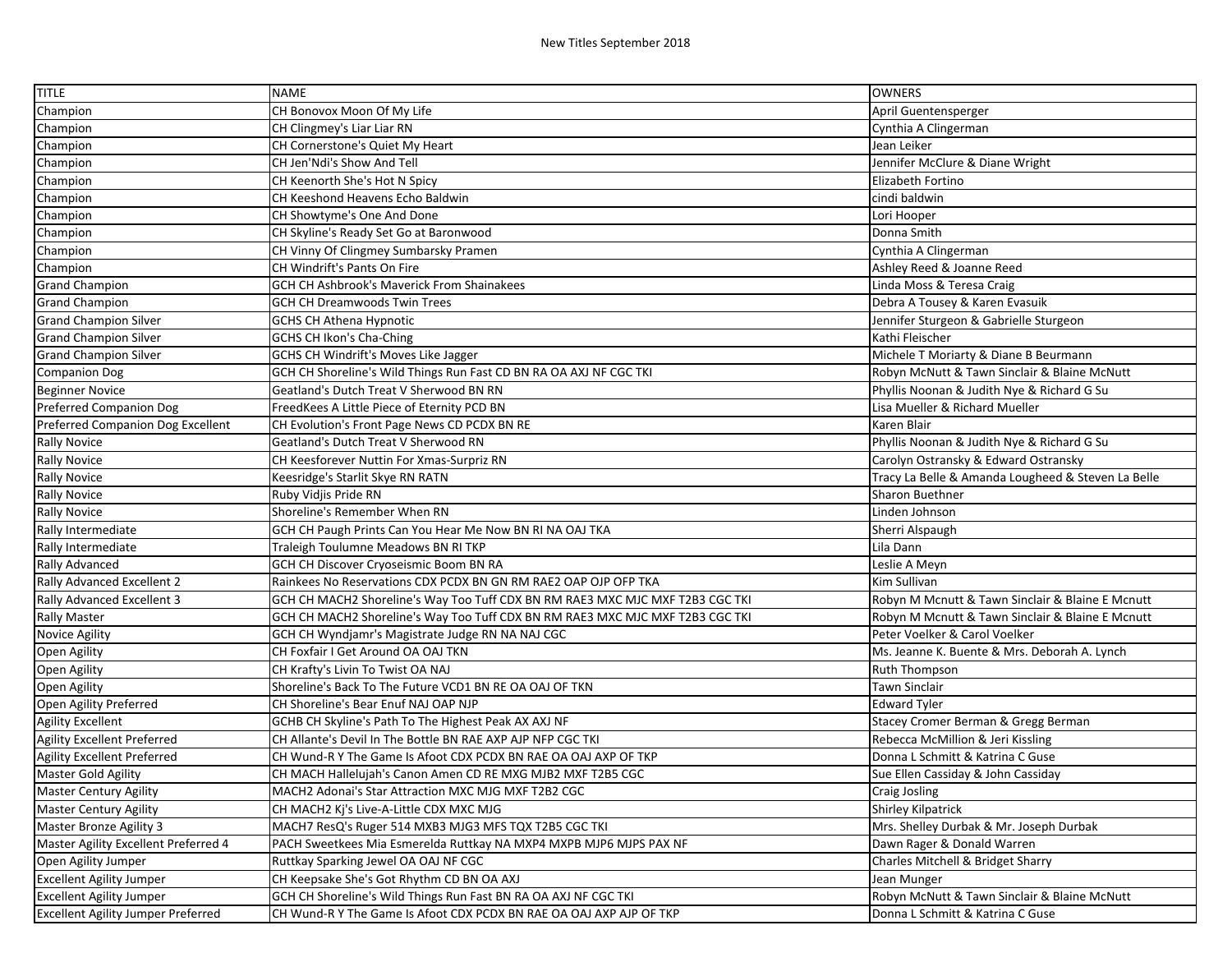| Master Bronze Jumper 2               | CH MACH Hallelujah's Canon Amen CD RE MXG MJB2 MXF T2B5 CGC                           | Sue Ellen Cassiday & John Cassiday            |
|--------------------------------------|---------------------------------------------------------------------------------------|-----------------------------------------------|
| Master Excellent Jumper Preferred 4  | MACH5 PACH Winsome's Raising The Bar MXG2 MJG2 MXP3 MXPB MJP4 MJPB PAX OF T2B14 T2BP2 | Kristine M Arnds                              |
| Master Excellent Jumper Preferred 10 | PACH2 Foxfair Counterpoint MXP9 MXPG PADP MJP10 MJPC PJDP PAX2 OFP                    | Sherilyn K Solanick & John R Samuel           |
| Master Century Jumper Preferred      | PACH2 Foxfair Counterpoint MXP9 MXPG PADP MJP10 MJPC PJDP PAX2 OFP                    | Sherilyn K Solanick & John R Samuel           |
| Agility FAST Novice                  | GCH CH Winsome's Taking Flight OA OAJ NJP NF                                          | Ms. Kristine M Arnds                          |
| Agility FAST Open                    | GCH CH Trumpet's A Kind Of Majik AX AXJ OF DN                                         | John Malak & Joan L Malak                     |
| <b>Master Agility Champion</b>       | CH MACH Ladyslipper's Top Hat And Tail CD BN RE MXS MJS RATO CGC TKP                  | Karen Sheahan & Karen S Godfrey & G M Godfrey |
| <b>Master Agility Champion</b>       | CH MACH Shoreline's Hangin' Tuff MXB MJG T2B                                          | Edith Tipple & Tawn Sinclair & Jocelyn Tipple |
| Time 2 Beat Preferred 2              | MACH5 PACH Winsome's Raising The Bar MXG2 MJG2 MXP3 MXPB MJP3 MJPB PAX OF T2B14 T2BP2 | Kristine M Arnds                              |
| Agility Course Test 1                | Wyndspell Summer Breeze ACT2 CGCA TKN                                                 | Lois Albright                                 |
| <b>Agility Course Test 2</b>         | Wyndspell Summer Breeze ACT2 CGCA TKN                                                 | Lois Albright                                 |
| Scent Work Container Novice          | Shoreline's Silver Streak RI SWN RATS CGC TKA                                         | Erin Kelly                                    |
| Scent Work Interior Novice           | Baxter Von Bark CD RA OAP OJP OFP SIN SEN CGCA TKA                                    | Patricia Stolte                               |
| Scent Work Interior Novice           | Shoreline's Silver Streak RI SWN RATS CGC TKA                                         | Erin Kelly                                    |
| <b>Scent Work Exterior Novice</b>    | Rockabye's Hot Flame SCN SEN SBN                                                      | Diana Pesek                                   |
| Scent Work Exterior Novice           | Shoreline's Silver Streak RI SWN RATS CGC TKA                                         | Erin Kelly                                    |
| <b>Scent Work Buried Novice</b>      | Baxter Von Bark CD RA OAP OJP OFP SIN SEN SBN CGCA TKA                                | Patricia Stolte                               |
| <b>Scent Work Buried Novice</b>      | Rockabye's Hot Flame SCN SEN SBN                                                      | Diana Pesek                                   |
| <b>Scent Work Buried Novice</b>      | Shoreline's Silver Streak RI SWN RATS CGC TKA                                         | Erin Kelly                                    |
| <b>Scent Work Novice</b>             | Shoreline's Silver Streak RI SWN RATS CGC TKA                                         | Erin Kelly                                    |
| Scent Work Exterior Excellent        | CH Imagine Against All Odds SWA SEE CGC                                               | Diana Pesek                                   |
| Canine Good Citizen                  | CH Kidkees Measure Of Success CGC                                                     | Richard & Mary Ward                           |
| Canine Good Citizen                  | Legend's Lover Boy CGC                                                                | Joanne Zimmerman                              |
| <b>Trick Dog Novice</b>              | Darcroft Smokey II CGC TKN                                                            | Cynthia L Robin                               |
| <b>Flyball Master</b>                | Keeshond Heavens Aero Naut Jacobs FM                                                  | Mike Jacobs & Joneva Jacobs                   |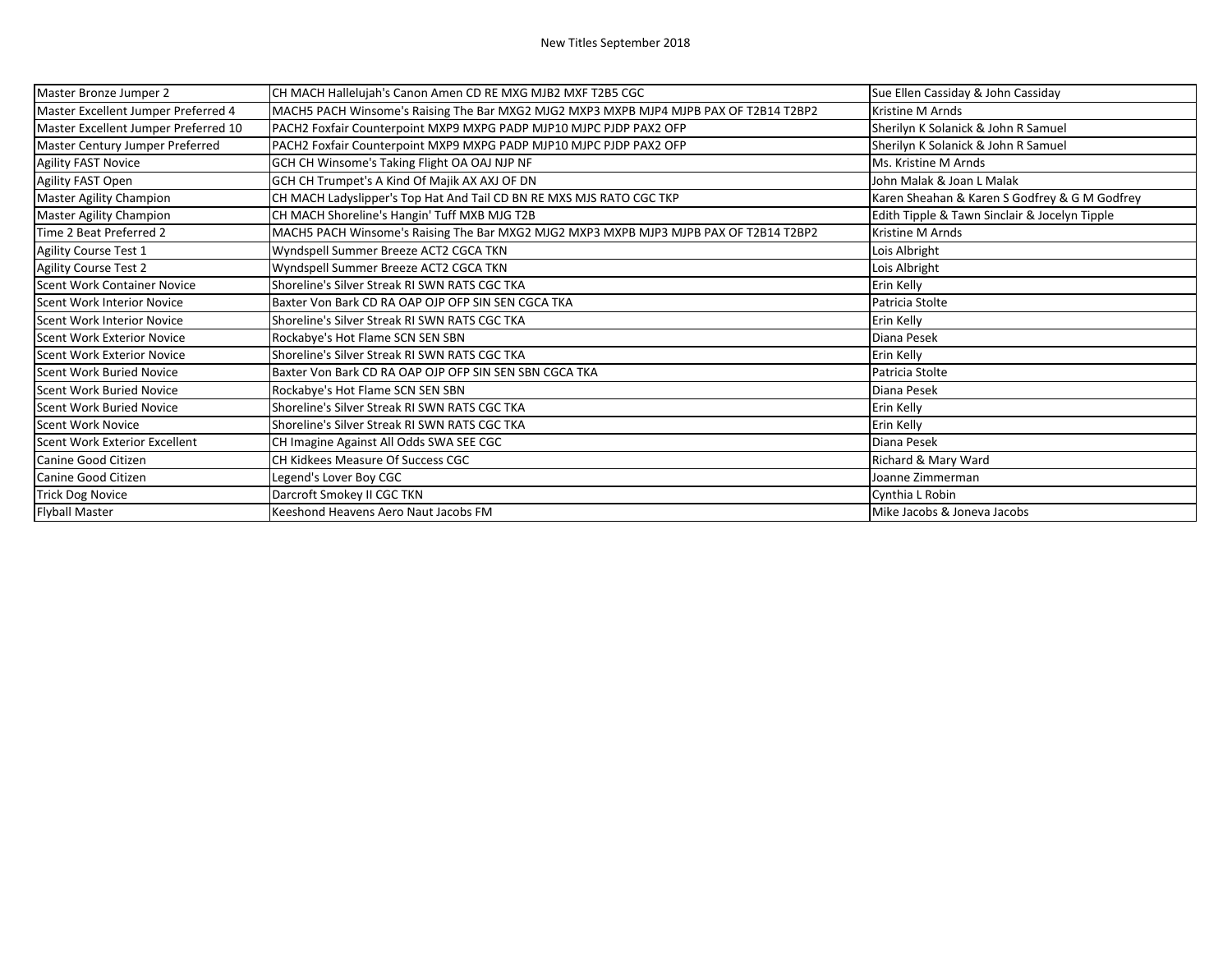| <b>TITLE</b>                                                  | <b>NAME</b>                                                                                                                    | <b>OWNERS</b>                                                            |
|---------------------------------------------------------------|--------------------------------------------------------------------------------------------------------------------------------|--------------------------------------------------------------------------|
| Champion                                                      | CH Astarz Enchanted Dream Quest                                                                                                | Kathryn Dodge & Donna Stekli                                             |
| Champion                                                      | CH Clingmey's Forever In Violet                                                                                                | Cynthia A Clingerman & Collene Esterly Hamm                              |
| Champion                                                      | CH Discover Dark Humor                                                                                                         | Brenda Waite                                                             |
| Champion                                                      | CH Keelypso's Red Hot Silly Pepper                                                                                             | Cynthia J Frederiksen & Soren Frederiksen                                |
| Champion                                                      | CH Kinderdike's My New Dream                                                                                                   | Cynthia Van Farowe & Sarah Kelly                                         |
| Champion                                                      | CH Kj's Single, But Looking                                                                                                    | Kristen Dowd                                                             |
| Champion                                                      | CH Trumpet's Turning Tables                                                                                                    | Beth Blankenship                                                         |
| Champion                                                      | CH Windrift's Moonlit Dreams For Wild Heart                                                                                    | Liz L McKnight                                                           |
| Champion                                                      | CH Winstell's First And Foremost                                                                                               | Angela Malanick & DAVID MALANICK                                         |
| <b>Grand Champion</b>                                         | GCH CH Ashbrook's Liar Liar Pants On Fire                                                                                      | Teresa Craig                                                             |
| <b>Grand Champion</b>                                         | GCH CH Barkee's Nothing To Wine About - Sangria                                                                                | Teresa Cook & Brian Cook & Shannon Kelly                                 |
| <b>Grand Champion</b>                                         | <b>GCH CH Dore's Starry Night</b>                                                                                              | ROSELYNE LIPPHARDT                                                       |
| <b>Grand Champion</b>                                         | <b>GCH CH Legend's Lady Hawk</b>                                                                                               | Deanna Cox                                                               |
| <b>Grand Champion Bronze</b>                                  | GCHB CH Skyline's Splash Of Mimosa NA NAJ RATN CGC TKN                                                                         | Mrs. Sandi Ford                                                          |
| <b>Companion Dog</b>                                          | Keepsake Little Boy Blue CD BN CGC                                                                                             | Carol Dash                                                               |
| <b>Companion Dog</b>                                          | Keepsake Spark A Fire CD                                                                                                       | Barbara MCKenny                                                          |
| Utility Dog Excellent 5                                       | CH OTCH Keesbrook's Diamond Jubilee UDX5 OGM                                                                                   | <b>Marion Crain</b>                                                      |
| Utility Dog Excellent 5                                       | OTCH Wyndspell Benchmark UDX5 OGM BN GN GO RE OA OAJ                                                                           | Mrs. Lila M Dann                                                         |
| <b>Obedience Master 5</b>                                     | CH OTCH Wyndspell Live Wire II UDX OM5 RE                                                                                      | <b>Marion Crain</b>                                                      |
| <b>Obedience Grand Master</b>                                 | OTCH Wyndspell Benchmark UDX5 OGM BN GN GO RE OA OAJ                                                                           | Mrs. Lila M Dann                                                         |
| Preferred Companion Dog                                       | Traleigh Toulumne Meadows PCD BN RI TKP                                                                                        | Lila Dann                                                                |
| <b>Graduate Novice</b>                                        | CH Keepsake She's Got Rhythm CD BN GN OA AXJ                                                                                   | Jean Munger                                                              |
| <b>Rally Novice</b>                                           | Keepsake Set The World On Fire RN                                                                                              | Leslie Meyn                                                              |
| <b>Rally Novice</b>                                           | CH Keepsake She's Got Rhythm CD BN GN RN OA AXJ                                                                                | Jean Munger                                                              |
| <b>Rally Novice</b>                                           | CH Masada's Gentle Rain RN CGCA CGCU TKA                                                                                       | Nancy Royse & Judi James                                                 |
| Rally Intermediate                                            | Keepsake Bright About Breegan CD BN RI                                                                                         | Kori Cook                                                                |
| <b>Agility Excellent</b>                                      | CH Jamynn's Dreamin Of A Gin Colada AX AXJ OF                                                                                  | Emily Taggart & Shirley Kilpatrick & Harold Taggart & WILLIAM KILPATRICK |
| <b>Master Bronze Agility</b>                                  | Keepsake Lightning Strikes Twice CD MX MXB MXJ                                                                                 | Lydia Taylor                                                             |
| Master Bronze Agility 2                                       | GCH CH MACH2 Shoreline's Way Too Tuff CDX BN RM RAE3 MXB2 MJC MXF T2B3 CGC TKI                                                 | Robyn M Mcnutt & Tawn Sinclair & Blaine E Mcnutt                         |
| Master Agility Excellent Preferred 7                          | CH MACH3 PACH2 Kj's Speed Date BN RA MXC MJC MXP7 MXPS MJP6 MJPS PAX2 OF T2B RATO                                              | Laura Inman                                                              |
| Novice Agility Jumper                                         | Shoreline's Silver Streak RI NAJ SWN SCA SEA SBA RATS CGC TKA                                                                  | Erin Kelly                                                               |
| <b>Excellent Agility Jumper</b>                               | Ruttkay Freya CD RE OA AXJ                                                                                                     | Ann Fowler                                                               |
| Master Bronze Jumper                                          | GCH CH Kj's Play Date CDX BN RE MX MXJ MJB MXF CGCA                                                                            | Lois and David Waddell                                                   |
| Master Excellent Jumper Preferred 5                           | CH MACH4 PACH Skyline's Isabella The Ball MXB2 MJS2 MXP3 MXPB MJP5 MJPS PAX NF                                                 | <b>Ruth Thompson</b>                                                     |
| Master Excellent Jumper Preferred 9                           | PACH Afkee's Berberella MX MXB MXJ MJB MXP11 MXPC MJP9 MJPG PAX MXF MFPC TQXP T2B T2BP3                                        | Lexie E Billman                                                          |
| Master Silver Jumper Preferred                                | CH MACH4 PACH Skyline's Isabella The Ball MXB2 MJS2 MXP3 MXPB MJP5 MJPS PAX NF                                                 | Ruth Thompson                                                            |
| Premier Jumpers Dog Preferred                                 | GCH CH MACH4 Shoreline's Tuff Enuf VCD2 BN RM RAE TDX MXB3 PAD MJC2 PADP PJDP MFS TQX MFP T2B4 CGC TKI                         | Tawn Sinclair & Pia Paulsen                                              |
| Agility Master FAST Excellent                                 | GCH CH Kj's Play Date CDX BN RE MX MXJ MXF CGCA                                                                                | Lois and David Waddell                                                   |
| Master Bronze FAST Preferred 2                                | PACH Afkee's Berberella MX MXB MXJ MJB MXP11 MXPC MJP9 MJPG PAX MXF MFPB2 TQXP T2B T2BP3                                       | Lexie E Billman                                                          |
| Triple Q Excellent                                            |                                                                                                                                |                                                                          |
| Master Agility Champion 3                                     |                                                                                                                                | Robyn M Mcnutt & Tawn Sinclair & Blaine E Mcnutt                         |
|                                                               | GCH CH MACH2 Shoreline's Way Too Tuff CDX BN RM RAE3 MXB2 MJC MXF TQX T2B3 CGC TKI<br>CH MACH3 Kj's Live-A-Little CDX MXC MJG  | Shirley Kilpatrick                                                       |
|                                                               |                                                                                                                                |                                                                          |
| Time 2 Beat<br><b>BCAT</b>                                    | Hallelujah Amen Katie CD RE AX MXJ XF T2B CGC<br>CH Krafty's Livin To Twist OA NAJ BCAT                                        | Sue Ellen Cassiday & John Cassiday<br>Ruth Thompson                      |
| Scent Work Exterior Novice                                    |                                                                                                                                | Carolyn Schaldecker & Vernon Schaldecker                                 |
| Scent Work Buried Novice                                      | Skyline's If You Please SWN<br>Skyline's If You Please SWN                                                                     | Carolyn Schaldecker & Vernon Schaldecker                                 |
|                                                               |                                                                                                                                | Carolyn Schaldecker & Vernon Schaldecker                                 |
| <b>Scent Work Novice</b>                                      | Skyline's If You Please SWN                                                                                                    |                                                                          |
| Scent Work Container Advanced<br>Scent Work Exterior Advanced | Shoreline's Silver Streak RI SWN SCA SEA SBA RATS CGC TKA<br>MACH Imagine The Road To Success CD BN RN MXS MJG T2B SWA CGC TKN | Erin Kelly<br>Carolyn Schaldecker & Vernon Schaldecker                   |
| Scent Work Exterior Advanced                                  | Rockabye's Hot Flame SEA SBA SCN                                                                                               | Diana Pesek                                                              |
| Scent Work Exterior Advanced                                  | Shoreline's Silver Streak RI SWN SEA RATS CGC TKA                                                                              |                                                                          |
| Scent Work Buried Advanced                                    | Rockabye's Hot Flame SEA SBA SCN                                                                                               | Erin Kelly<br>Diana Pesek                                                |
| Scent Work Buried Advanced                                    | Shoreline's Silver Streak RI SWN SCA SEA SBA RATS CGC TKA                                                                      | Erin Kelly                                                               |
|                                                               |                                                                                                                                |                                                                          |
| Scent Work Advanced<br><b>Scent Work Exterior Master</b>      | MACH Imagine The Road To Success CD BN RN MXS MJG T2B SWA CGC TKN<br>CH Imagine Against All Odds SWA SEM CGC                   | Carolyn Schaldecker & Vernon Schaldecker<br>Diana Pesek                  |
| Canine Good Citizen                                           | GCH CH Discover Cryoseismic Boom BN RA CGC                                                                                     | Leslie A Meyn                                                            |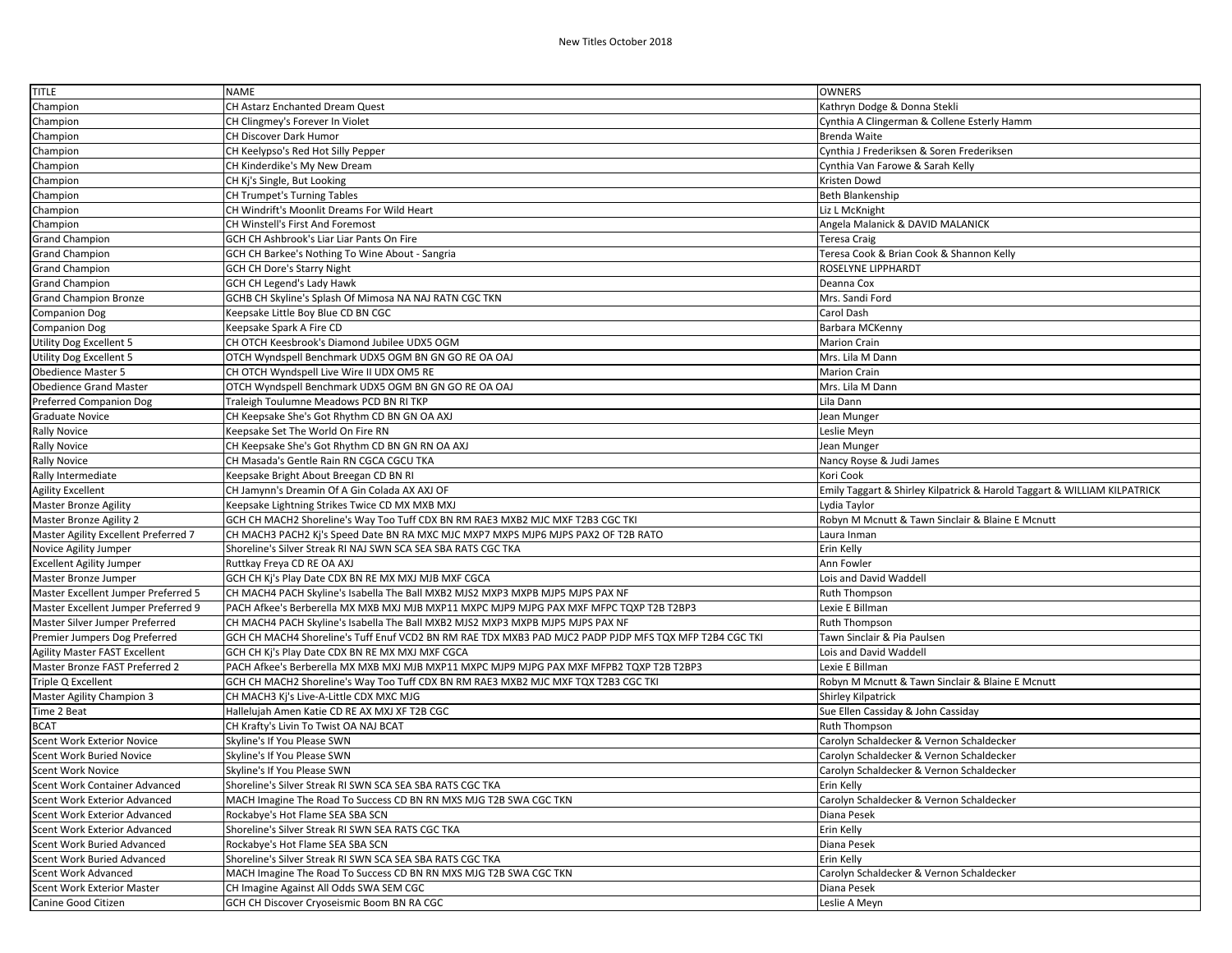| Canine Good Citizen     | Trumpet's Can'T Smile Without You CGC                                           | Keith & Susan Harpe                                 |
|-------------------------|---------------------------------------------------------------------------------|-----------------------------------------------------|
| <b>Trick Dog Novice</b> | Cornelia The Faithful TKN                                                       | Mrs. Karen Eck                                      |
| <b>Trick Dog Novice</b> | GCHG CH Ki's Its Nothing Purrsonal CD BN RE CGCA TKN                            | Kristen Dowd                                        |
| Trick Dog Intermediate  | ICH Daimler Wynwood Rhythm N Blues CDX BN GN RAE OA OAJ OAP OJP NF OFP RATN TKL | Lois Albright                                       |
| Trick Dog Intermediate  | Wyndspell Summer Breeze ACT2 CGCA TKI                                           | Lois Albright                                       |
| Therapy Dog Advanced    | CH Thistledown Chautaugua Belle CD BN RAE THDA                                  | Gary F Johnson & Irene T Maxwell & Sandra K Johnson |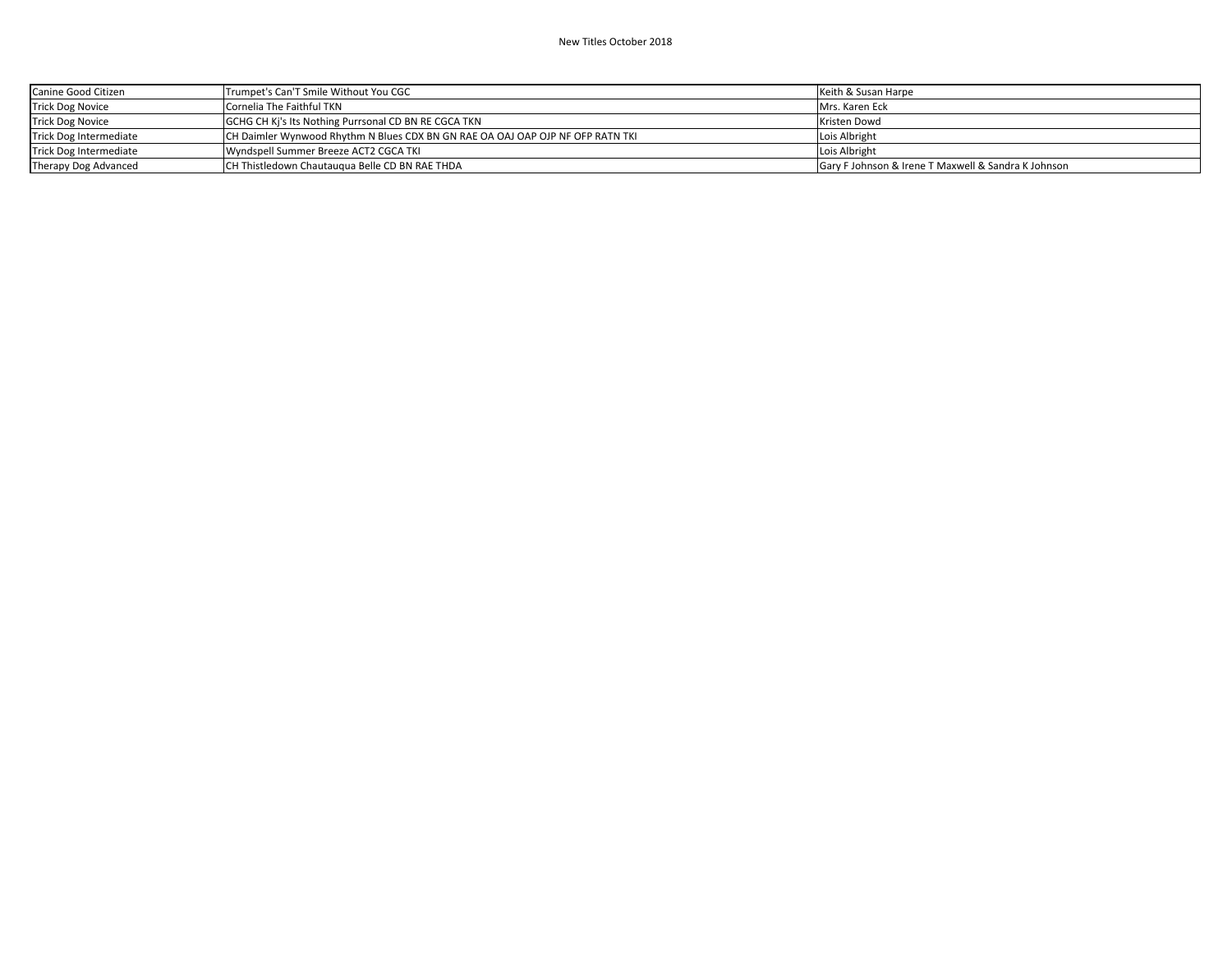| <b>TITLE</b>                          | <b>NAME</b>                                                                                      | <b>OWNERS</b>                                                     |
|---------------------------------------|--------------------------------------------------------------------------------------------------|-------------------------------------------------------------------|
| Champion                              | CH Athena Va Va Voom                                                                             | Jennifer Sturgeon & Gabrielle Sturgeon                            |
| Champion                              | CH Belkonwalds Surly Furious                                                                     | Nancy Cameron & Amanda Cameron & Elisabeth Dankert                |
| Champion                              | CH Evolution Let The Bridges Burn                                                                | Kellie Siekierski                                                 |
| Champion                              | CH Ikon's Only The Strong Survive                                                                | Kathi Fleischer                                                   |
| Champion                              | CH Ikon's Spotlight On Shimmer                                                                   | Kathi Fleischer                                                   |
| Champion                              | CH Jen'N Di's Epic Illumination RI CGC TKN                                                       | Barbara Stoffel & Diane Wright                                    |
| Champion                              | CH Northwind Camelot's Guinevere                                                                 | Shawn Owen & Kathy Billman & Jim Billman & Nichol Owen            |
| Champion                              | CH Parrkees Looking Forward                                                                      | Mrs. EILEEN A PARR                                                |
| Champion                              | CH Summerwinds Burn Baby Burn                                                                    | Patty Helmig                                                      |
| Champion                              | CH Trumpet's Chasing Pavements                                                                   | Bonnie Fowler & Rob Fowler                                        |
| Champion                              | CH Whirlaway's Timber Hitch                                                                      | <b>Bonnie Hronek</b>                                              |
| Champion                              | CH Winsome's I'M Coming Out                                                                      | Christa Sheek & Kristine Arnds                                    |
| Champion                              | CH Winsome's Off The Chart                                                                       | Maralou Burnham & Kristine Arnds & Arnold Burnham                 |
| <b>Grand Champion</b>                 | GCH CH Ladyslipper's Rodnberry Warpfactor 4                                                      | David M. Larson & Karen S Godfrey & G M Godfrey & Susan L. Larson |
| <b>Grand Champion</b>                 | GCH CH Windrift's Beyond Measure                                                                 | <b>Richard Hanson</b>                                             |
| <b>Grand Champion</b>                 | GCH CH Windrift's Empire Strikes Back                                                            | Mrs. Christine Williamson & Connor Williamson & Cory Williamson   |
| <b>Grand Champion Bronze</b>          | GCHB CH Ankor's Over The Limit                                                                   | Joyce Perkins                                                     |
| <b>Grand Champion Bronze</b>          | GCHB CH Windrift's Eye Eye Eliott                                                                | Michele Moriarty & Diane Beurmann                                 |
| <b>Companion Dog</b>                  | Jenndi's Royal Dutchess CD BN RA                                                                 | Sandra R Owens & Leland H Owens                                   |
| <b>Obedience Master 4</b>             | CH OTCH Owenbriar's Incredible Journey UDX OM4                                                   | Denise Arway                                                      |
| Rally Intermediate                    | Keesridge's Starlit Skye RI RATN                                                                 | Tracy La Belle & Amanda Lougheed & Steven La Belle                |
| Rally Intermediate                    | Ruby Vidjis Pride RI                                                                             | Sharon Buethner                                                   |
| Rally Advanced                        | Jenndi's Royal Dutchess CD BN RA                                                                 | Sandra R Owens & Leland H Owens                                   |
| Rally Advanced                        | Keepsake What Were You Smoking CD BN RA OA OAJ                                                   | <b>Margaret Bissell</b>                                           |
| <b>Rally Master</b>                   | Beasley's Fancy Chief Clancy CDX GO RM RAE2 THD DJ CGCA CGCU TKP                                 | Stacie Beasley & Jeffrey Beasley                                  |
| <b>Rally Master</b>                   | Ruttkay Freya CD RM OA AXJ                                                                       | Ann Fowler                                                        |
| <b>Agility Excellent</b>              | CH Keepsake She's Got Rhythm CD BN GN RN AX AXJ NF                                               | Jean Munger                                                       |
| <b>Agility Excellent</b>              | GCH CH Winsome's Taking Flight AX OAJ NJP NF                                                     | Ms. Kristine M Arnds                                              |
| <b>Master Agility Excellent</b>       | Hallelujah Amen Katie CD RE MX MXJ XF T2B CGC                                                    | Sue Ellen Cassiday & John Cassiday                                |
| <b>Master Bronze Agility</b>          | GCH CH Kj's Play Date CDX BN RE MX MXB MXJ MJB MXF CGCA                                          | Lois and David Waddell                                            |
| <b>Master Gold Agility</b>            | CH MACH Ladyslipper's Top Hat And Tail CD BN RE MXG MJS NF RATO CGC TKP                          | Karen Sheahan & Karen S Godfrey & G M Godfrey                     |
| Master Gold Agility 4                 | GCH CH AGCH MACH12 Parrkees Perpetual Motion At Shoreline CDX RAE MXG4 PDS MJB5 PJS MFG TQX T2B5 | Patricia Voyles & Tawn Sinclair & Eileen A Parr                   |
| Master Agility Excellent Preferred 4  | Sweetkees Kacy Ruttkay RN NA NAJ MXP4 MXPB MJP5 MJPS OF                                          | Don Warren & Dawn Rager                                           |
| Master Agility Excellent Preferred 12 | PACH Afkee's Berberella MX MXB MXJ MJB MXP12 MXPC MJP9 MJPG PAX MXF MFPB2 TQXP T2B T2BP3         | Lexie E Billman                                                   |
| Master Bronze Agility Preferred 2     | PACH Afkee's Berberella MX MXB MXJ MJB MXP12 MXPB2 MJP9 MJPG PAX MXF MFPB2 TQXP T2B T2BP3 CGC    | Lexie E Billman                                                   |
| Open Agility Jumper                   | Keepsake Burning Desire CDX OA OAJ                                                               | <b>Margaret Bissell</b>                                           |
| Open Agility Jumper                   | CH Krafty's Livin To Twist OA OAJ BCAT                                                           | Ruth Thompson                                                     |
| <b>Excellent Agility Jumper</b>       | Kj's Pop The Question OA AXJ CGC                                                                 | Emily Taggart & Kristen Dowd                                      |
| <b>Excellent Agility Jumper</b>       | Shoreline's Back To The Future VCD1 BN RE OA AXJ XF TKN                                          | Tawn Sinclair                                                     |
| <b>Excellent Agility Jumper</b>       | GCH CH Winsome's Taking Flight AX AXJ NJP NF                                                     | Ms. Kristine M Arnds                                              |
| Master Bronze Jumper 2                | CH MACH Keepsake Firestarter VCD2 UD OM1 VER RAE MXS MJB2 XF T2B                                 | Jean Munger                                                       |
| Master Excellent Jumper Preferred 6   | Sweetkees Kacy Ruttkay RN NA NAJ MXP4 MXPB MJP6 MJPS OF                                          | Don Warren & Dawn Rager                                           |
| Master Excellent Jumper Preferred 7   | CH MACH3 PACH2 Kj's Speed Date BN RA MXC MJC MXP7 MXPS MJP7 MJPS PAX2 OF T2B RATO                | Laura Inman                                                       |
| <b>Agility FAST Novice</b>            | CH Keepsake She's Got Rhythm CD BN GN RN AX AXJ NF                                               | Jean Munger                                                       |
| <b>Agility FAST Novice</b>            | CH MACH Ladyslipper's Top Hat And Tail CD BN RE MXS MJS NF RATO CGC TKP                          | Karen Sheahan & Karen S Godfrey & G M Godfrey                     |
| Agility FAST Open                     | GCH CH Shoreline's Wild Things Run Fast CD BN RA OA AXJ OF CGC TKI                               | Robyn McNutt & Tawn Sinclair & Blaine McNutt                      |
| <b>Agility FAST Excellent</b>         | Shoreline's Back To The Future VCD1 BN RE OA OAJ XF TKN                                          | Tawn Sinclair                                                     |
| Master Silver FAST                    | MACH3 Keepsake He'Ll Blow You Away MXB2 MJB2 MFS TQX T2B CAA                                     | Beth Godwin                                                       |
| Master Agility Champion 6             | CH MACH6 Wund-R Y Theres No Crying In Baseball MXS2 MJB3 MXF                                     | Emily Taggart & Harold Taggart                                    |
| Time 2 Beat 3                         | CH Wintu's Wants To Winsome MX MXB MXJ MJB MXF T2B3                                              | Stephen Lambright & Sandra Lambright & Kris Arnds                 |
| <b>BCAT</b>                           | CH Vinny Of Clingmey Sumbarsky Pramen BCAT                                                       | Cynthia A Clingerman                                              |
| <b>DCAT</b>                           | Clingmey's Home Grown Honey RN DCAT CGC                                                          | Cynthia A Clingerman                                              |
| Canine Good Citizen                   | PACH Afkee's Berberella MX MXB MXJ MJB MXP12 MXPB2 MJP9 MJPG PAX MXF MFPB2 TQXP T2B T2BP3 CGC    | Lexie E Billman                                                   |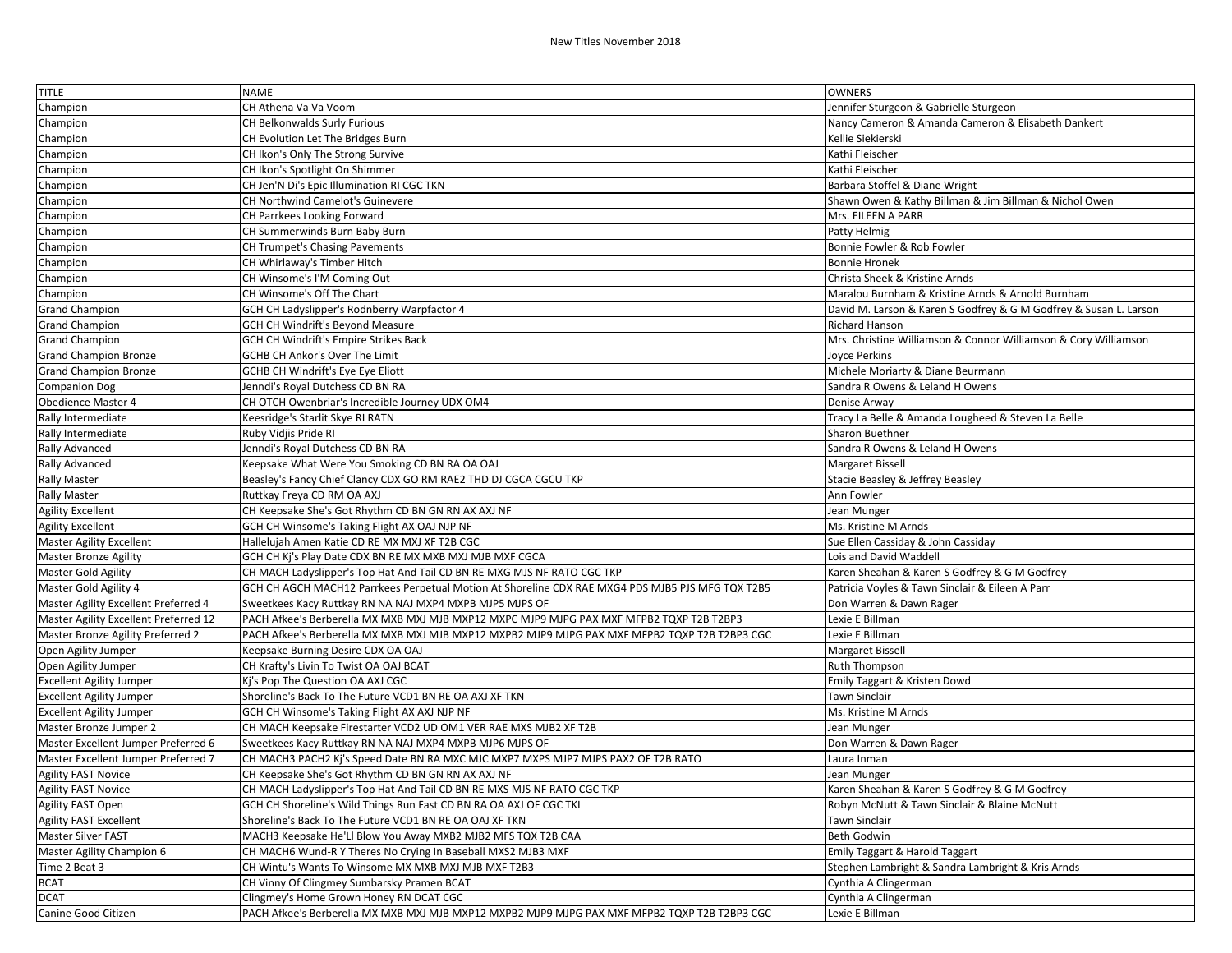| Canine Good Citizen     | Clover Cleary CGC                                | Kaye Cleary                        |
|-------------------------|--------------------------------------------------|------------------------------------|
| Canine Good Citizen     | GCHB CH Ki's What About Bob CGC                  | Kristen Dowd & Taryn Preston       |
| <b>Trick Dog Novice</b> | Willow Gouda Mattas BN RE CGC TKN                | LIANETTE T MATTAS & JERRY R MATTAS |
| Trick Dog Intermediate  | Willow Gouda Mattas BN RE CGC TKI                | JANETTE T MATTAS & JERRY R MATTAS  |
| Novice Barn Hunt        | Darkenwald Right Down The Line BCAT RATN CGC TKI | Catherine Foldesi                  |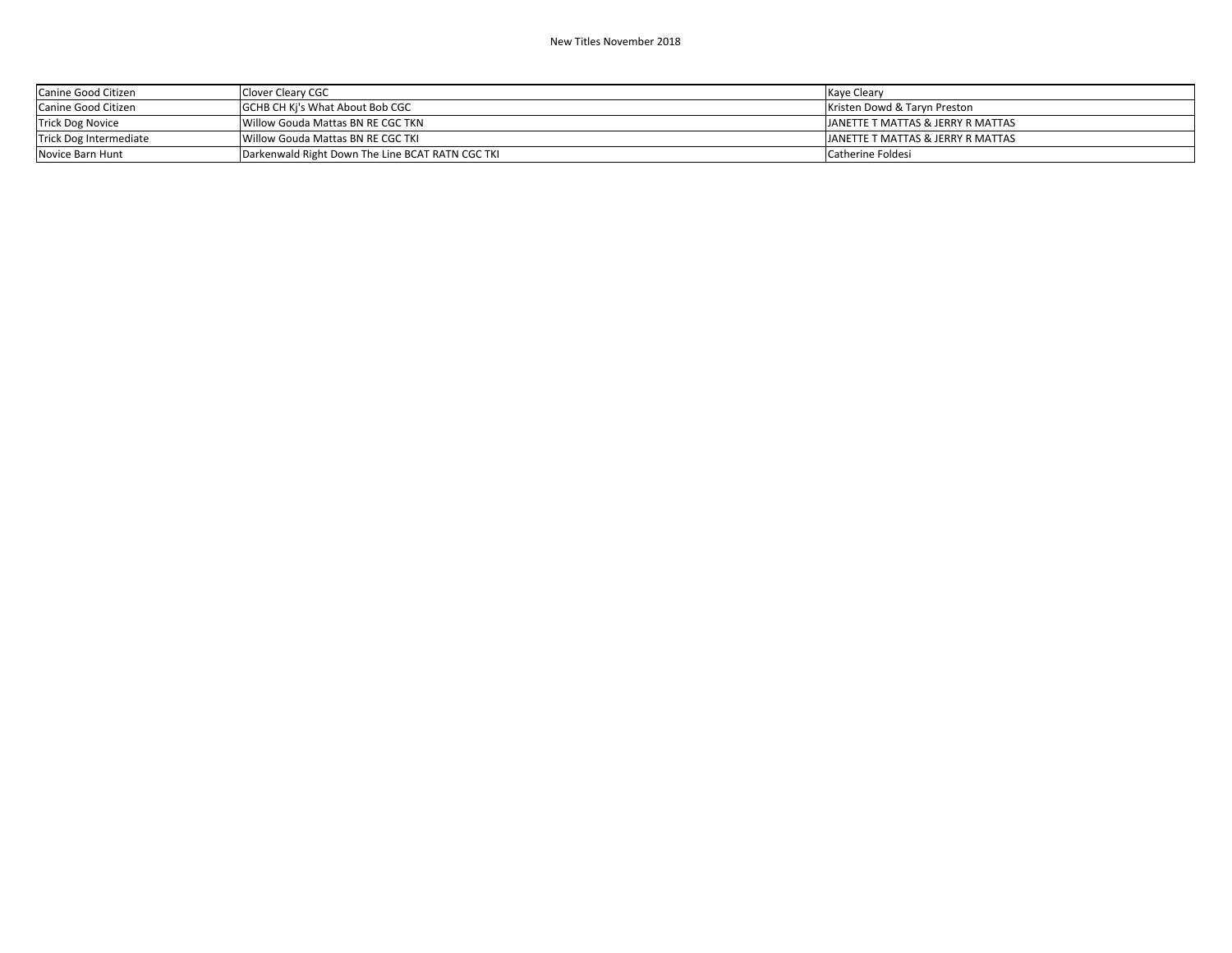| <b>TITLE</b>                                                          | <b>NAME</b>                                                                                      | <b>OWNERS</b>                                              |
|-----------------------------------------------------------------------|--------------------------------------------------------------------------------------------------|------------------------------------------------------------|
| Champion                                                              | <b>CH Bonden's Red Ferrari</b>                                                                   | Dianne E Bradley                                           |
| Champion                                                              | CH Cedarhills-Shamrock Jessie's Fist Full Of Dollars                                             | Tim Hall & Karen Hall                                      |
| Champion                                                              | CH Keenorth Hurricane                                                                            | April Wilkowski                                            |
| Champion                                                              | CH Keepsake Set The World On Fire RN                                                             | Leslie Meyn                                                |
| Champion                                                              | CH Pandora Thor                                                                                  | Michelle Roybal                                            |
| Champion                                                              | CH Shamrock-Cedarhills Something So Right                                                        | Richard Ward & Mary Ward                                   |
| Champion                                                              | CH Shamrock-Cedarhills Sydney's Outback Adventure                                                | Shannon Kelly & Brian Cook & Teresa Cook                   |
| <b>Grand Champion</b>                                                 | GCH CH Ikon's To The Moon And Back                                                               | JACQUELINE J CICALE                                        |
| Grand Champion                                                        | GCH CH Sprookje N Sherwood's Victory Toast At Vosdal                                             | Lanora I Madden & Melanie Sorice                           |
| <b>Grand Champion Bronze</b>                                          | <b>GCHB CH Shoreline's Quantum Leap</b>                                                          | Toni A Locke & Tawn Sinclair & Greg Kump                   |
| Companion Dog                                                         | CH Allante's Devil In The Bottle CD BN RAE AXP AJP NFP CGC TKI                                   | Rebecca McMillion & Jeri Kissling                          |
| Utility Dog Excellent 2                                               | CH OTCH Owenbriar's Incredible Journey UDX2 OM4                                                  | Denise Arway                                               |
| Utility Dog Excellent 2                                               | CH OTCH Wyndspell Live Wire II UDX2 OM5 RE                                                       | <b>Marion Crain</b>                                        |
| Rally Advanced Excellent 3                                            | PACH Vandys Titania UD GN GO RM RAE3 MX MXB MXJ MXP3 MXPB MJP4 MJPB PAX OF T2B                   | Barbara Eng & Carole Henry                                 |
| Novice Agility                                                        | Shoreline's Silver Streak RI NA NAJ SWN SCA SEA SBA RATS CGC TKA                                 | Erin Kelly                                                 |
| <b>Agility Excellent</b>                                              | Shoreline's Back To The Future VCD1 BN RE AX AXJ XF TKN                                          | <b>Tawn Sinclair</b>                                       |
| <b>Agility Excellent</b>                                              | GCH CH Shoreline's Wild Things Run Fast CD BN RA AX AXJ OF CGC TKI                               | Robyn McNutt & Tawn Sinclair & Blaine McNutt               |
| Premier Agility Dog                                                   | GCH CH MACH2 Shoreline's Way Too Tuff CDX BN RM RAE3 MXB2 PAD MJC MXF TQX T2B3 CGC TKI           | Robyn M Mcnutt & Tawn Sinclair & Blaine E Mcnutt           |
| Master Agility Excellent Preferred                                    | MACH5 Sonata's Start Your Engines CD RE MXG2 MJG2 MXP XF T2B                                     | Mary Beth Wajda                                            |
| Master Agility Excellent Preferred 4                                  | CH MACH4 PACH Skyline's Isabella The Ball MXB2 MJS2 MXP4 MXPB MJP5 MJPS PAX NF                   | <b>Ruth Thompson</b>                                       |
|                                                                       | CH MACH3 PACH2 Kj's Speed Date BN RA MXC MJC MXP8 MXPG MJP7 MJPG PAX2 OF T2B RATO                | Laura Inman                                                |
| Master Agility Excellent Preferred 8<br>Master Gold Agility Preferred | CH MACH3 PACH2 Ki's Speed Date BN RA MXC MJC MXP7 MXPG MJP7 MJPS PAX2 OF T2B RATO                | Laura Inman                                                |
| Open Agility Jumper                                                   |                                                                                                  |                                                            |
| Open Agility Jumper Preferred                                         | CH Shoreline's O'Henry NA OAJ NF<br>CH Shoreline's Bear Enuf NAJ OAP OJP                         | Tom & Amy Ballen<br><b>Edward Tyler</b>                    |
|                                                                       |                                                                                                  | <b>Margaret Bissell</b>                                    |
| <b>Excellent Agility Jumper</b>                                       | Keepsake What Were You Smoking CD BN RA OA AXJ                                                   |                                                            |
| Excellent Agility Jumper Preferred                                    | Rainkees No Reservations CDX PCDX BN GN RM RAE2 OAP AJP OFP TKA                                  | Kim Sullivan                                               |
| Master Gold Jumper                                                    | GCH CH MACH Coaster Kees Pounce And Bounce CD BN RAE MXS MJG XF T2B2 CGC                         | Carol Blair & Stu Blair                                    |
| Master Silver Jumper 5                                                | GCH CH AGCH MACH12 Parrkees Perpetual Motion At Shoreline CDX RAE MXG4 PDS MJS5 PJS MFG TQX T2B5 | Patricia Voyles & Tawn Sinclair & Eileen A Parr            |
| Master Excellent Jumper Preferred 3                                   | MACH2 Duncan MXS MJS MXP MJP3 MJPB OF T2B                                                        | Jessica Houghton & Francis Kelly                           |
| Master Gold Jumper Preferred                                          | CH MACH3 PACH2 Kj's Speed Date BN RA MXC MJC MXP7 MXPG MJP7 MJPG PAX2 OF T2B RATO                | Laura Inman                                                |
| Agility FAST Open                                                     | GCH CH Winsome's Taking Flight AX AXJ NJP OF                                                     | Ms. Kristine M Arnds                                       |
| Master Bronze FAST                                                    | CH Wintu's Wants To Winsome MX MXB MXJ MJB MFB T2B3                                              | Stephen Lambright & Sandra Lambright & Kris Arnds          |
| Master Agility Champion 3                                             | GCH CH MACH3 Shoreline's Way Too Tuff CDX BN RM RAE3 MXB2 PAD MJC MXF TQX T2B3 CGC TKI           | Robyn M Mcnutt & Tawn Sinclair & Blaine E Mcnutt           |
| Master Agility Champion 13                                            | GCH CH AGCH MACH13 Parrkees Perpetual Motion At Shoreline CDX RAE MXG4 PDS MJS5 PJS MFG TQX T2B5 | Patricia Voyles & Tawn Sinclair & Eileen A Parr            |
| Preferred Agility Champion 3                                          | CH MACH3 PACH3 Kj's Speed Date BN RA MXC MJC MXP8 MXPG MJP7 MJPG PAX3 OF T2B RATO                | Laura Inman                                                |
| Preferred Agility Excellent 3                                         | CH MACH3 PACH3 Kj's Speed Date BN RA MXC MJC MXP8 MXPG MJP7 MJPG PAX3 OF T2B RATO                | Laura Inman                                                |
| Time 2 Beat                                                           | Novel's New Tricks CDX RE AX MXJ MJP OF XFP T2B THD                                              | Linda Hall & Sueanne Nelson & Barbara Cobean & Gerald Hall |
| Time 2 Beat 2                                                         | MACH3 Keepsake He'Ll Blow You Away MXB2 MJB2 MFS TQX T2B2 CAA                                    | <b>Beth Godwin</b>                                         |
| Time 2 Beat 6                                                         | CH MACH Hallelujah's Canon Amen CD RE MXG MJB2 MXF T2B6 CGC                                      | Sue Ellen Cassiday & John Cassiday                         |
| Scent Work Container Novice                                           | Dawson Rose SCN SIN CGC TKN                                                                      | Karen Rueschhoff                                           |
| <b>Scent Work Interior Novice</b>                                     | Dawson Rose SCN SIN CGC TKN                                                                      | Karen Rueschhoff                                           |
| Scent Work Interior Novice                                            | Rockabye's Hot Flame SWN SCA SEA SBA                                                             | Diana Pesek                                                |
| <b>Scent Work Novice</b>                                              | Rockabye's Hot Flame SWN SCA SEA SBA                                                             | Diana Pesek                                                |
| Scent Work Container Advanced                                         | Rockabye's Hot Flame SWN SCA SEA SBA                                                             | Diana Pesek                                                |
| Scent Work Container Advanced                                         | Skyline's If You Please SWN SCA SIA                                                              | Carolyn Schaldecker & Vernon Schaldecker                   |
| Scent Work Interior Advanced                                          | Skyline's If You Please SWN SCA SIA                                                              | Carolyn Schaldecker & Vernon Schaldecker                   |
| Scent Work Container Excellent                                        | CH Imagine Against All Odds SWA SEM SCE CGC                                                      | Diana Pesek                                                |
| Scent Work Container Excellent                                        | MACH Imagine The Road To Success CD BN RN MXS MJG T2B SWA SCE SIE CGC TKN                        | Carolyn Schaldecker & Vernon Schaldecker                   |
| Scent Work Interior Excellent                                         | CH Imagine Against All Odds SWA SEM SCE SIE CGC                                                  | Diana Pesek                                                |
| Scent Work Interior Excellent                                         | MACH Imagine The Road To Success CD BN RN MXS MJG T2B SWA SCE SIE CGC TKN                        | Carolyn Schaldecker & Vernon Schaldecker                   |
| Canine Good Citizen                                                   | MACH3 Keepsake He'Ll Blow You Away MXB2 MJB2 MFS TQX T2B2 CAA CGC                                | <b>Beth Godwin</b>                                         |
| Canine Good Citizen                                                   | CH Keltic's Faerie Dancer CGCA                                                                   | Ann M McHugh                                               |
| Canine Good Citizen                                                   | Ladyslipper's Fly Me To The Moon CGC                                                             | Beth Godwin & Karen S Godfrey & G M Godfrey                |